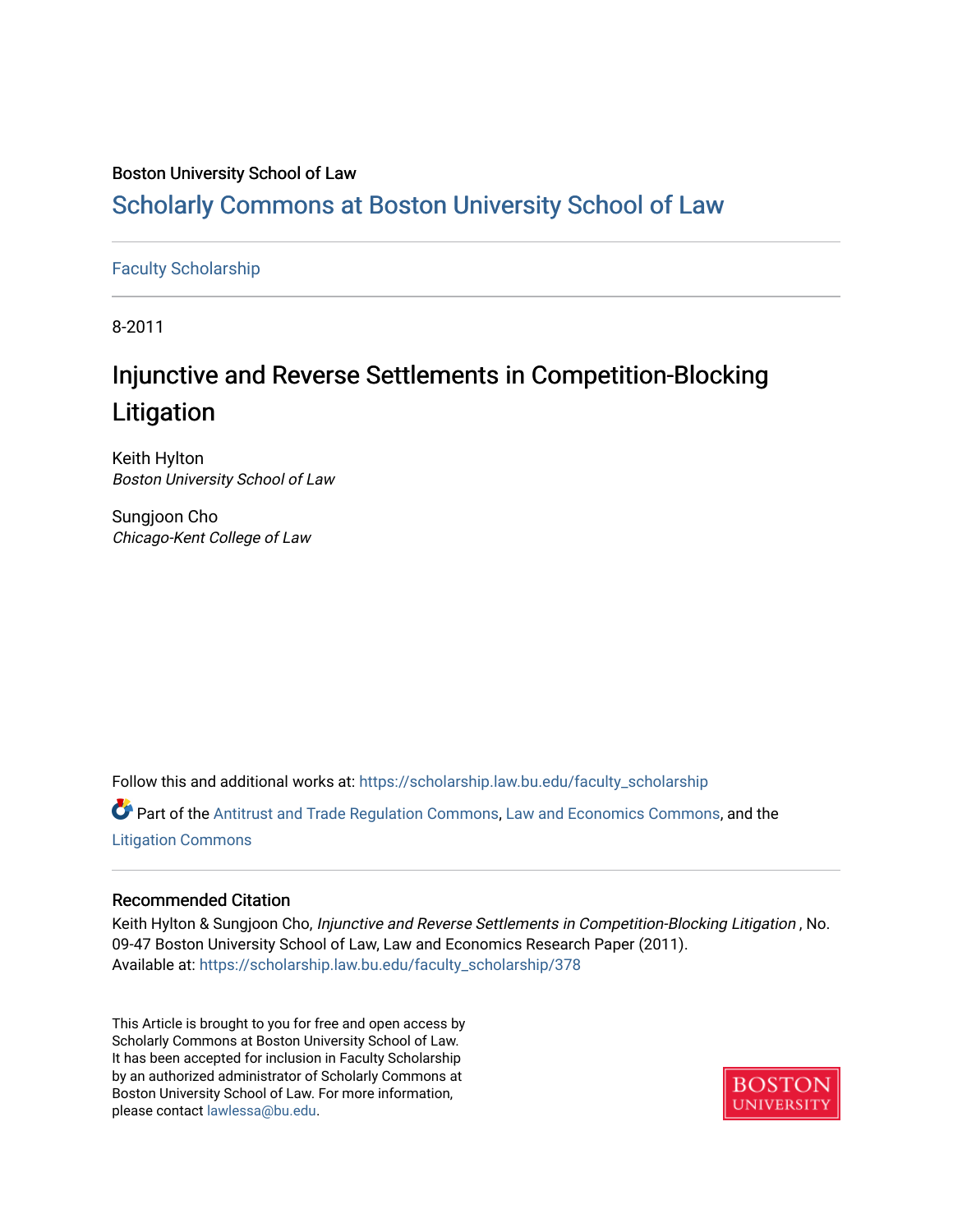

## **INJUNCTIVE AND REVERSE SETTLEMENTS IN COMPETITION-BLOCKING LITIGATION**

Boston University School of Law Working Paper No. 09-47 (October 16, 2009) Revised October, 2011

> Keith N. Hylton (Boston University School of Law)

Sungjoon Cho (Chicago-Kent College of Law)

This paper can be downloaded without charge at:

http://www.bu.edu/law/faculty/scholarship/workingpapers/2009.html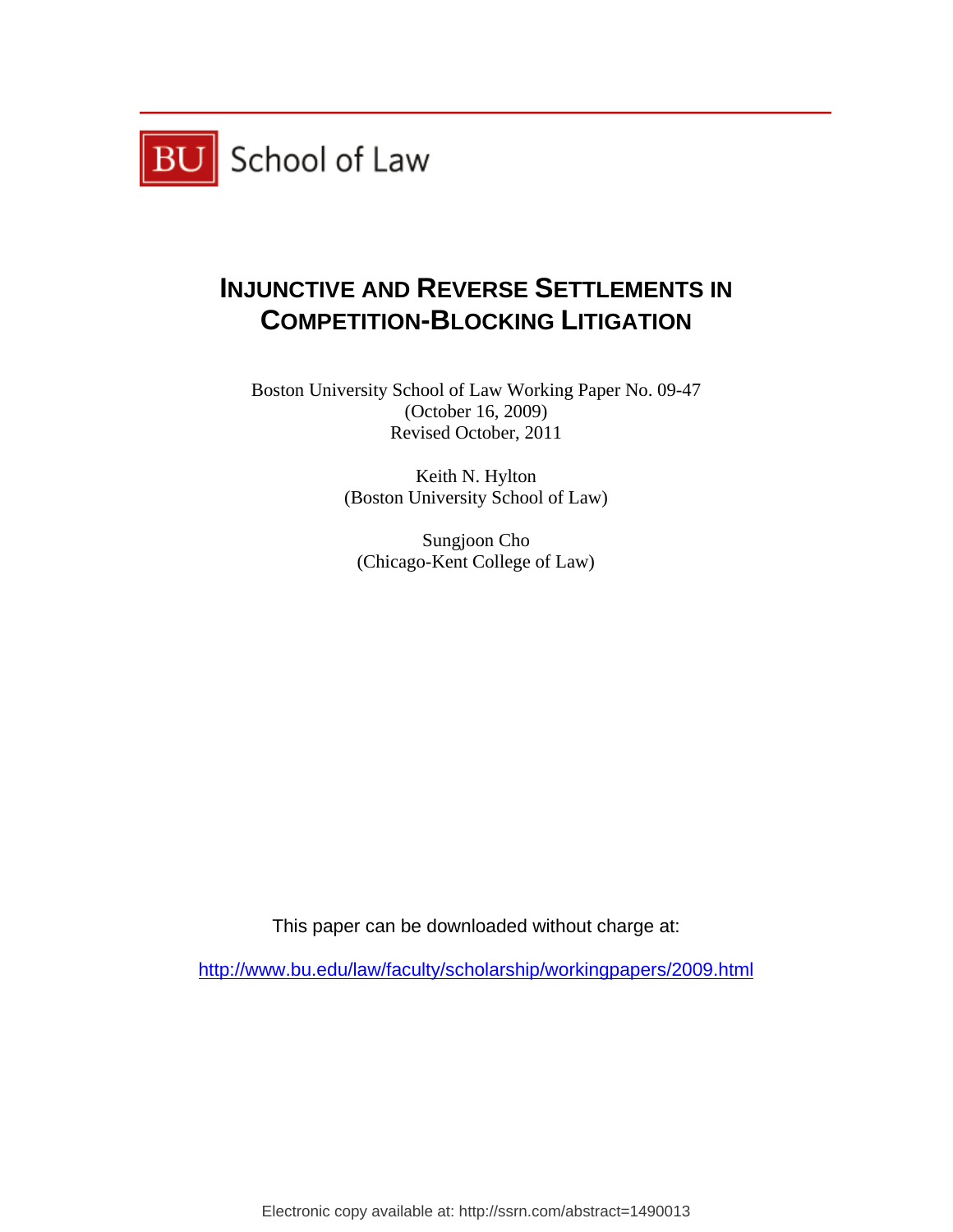## Injunctive and Reverse Settlements in Competition-Blocking Litigation

Keith N. Hylton

Sungjoon Cho<sup>\*\*</sup>

August 2011

*Abstract*: We distinguish standard settlements, in which the status quo is preserved, and injunctive settlements, which prohibit the defendant's activity. The reverse (payment) settlement is a special type of injunctive settlement. We examine the divergence between private and social incentives to settle and policies that would minimize socially undesirable injunctive and reverse settlements (e.g., banning reverse settlements). The results are applied to competition-blocking litigation, such as patent infringement and antidumping.

JEL Classification: F13, K21, K33, K41, L43, O31

Keywords: litigation; reverse payment settlements; injunctive settlements; patent infringement litigation; waiver agreements; antidumping

<sup>\*</sup> Professor of Law, Boston University, **knhylton@bu.edu.** For helpful comments the authors thank Scott Baker, Daniel Crane, Ben Depoorter, Michael Meurer, and Steve Shavell. An earlier version of this material appeared under the title "The Economics of Injunctive and Reverse Settlements". After that earlier working paper grew to roughly 50 pages, we separated the material examining reverse settlements generally (e.g., in the torts setting) from the material examining competition policy implications. This paper focuses on competition policy implications.

Associate Professor of Law, Chicago-Kent College of Law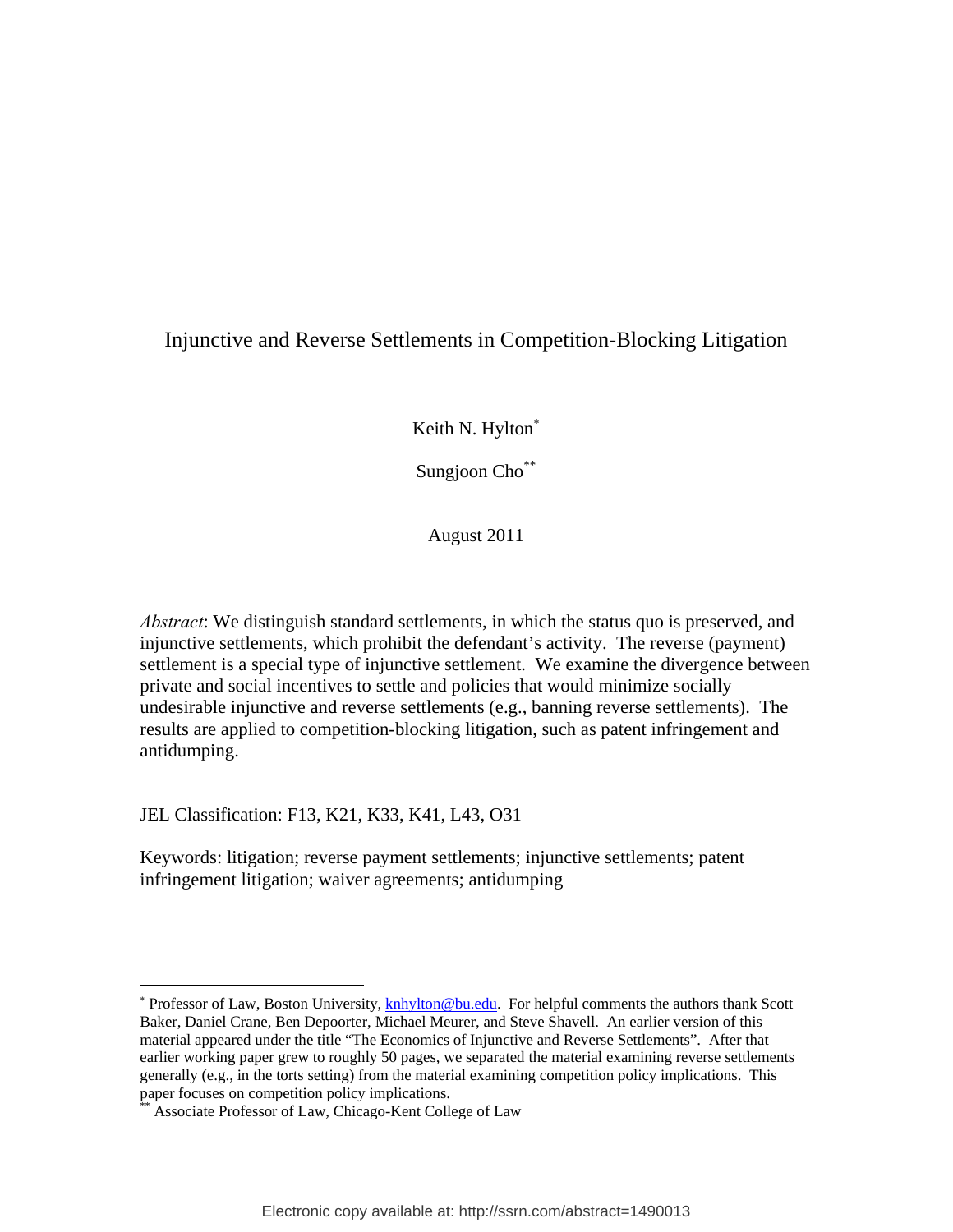## I. Introduction

 $\overline{a}$ 

This paper explores the economics and the competition policy implications of injunctive settlements – settlements that implement the terms of an injunction sought by the plaintiff. The best known examples of such settlements are observed in the context of competition-blocking litigation, such as patent infringement and antidumping litigation.

In the patent-antitrust context, a great deal of controversy surrounds "reverse settlements" (more precisely, reverse payment settlements) in patent infringement litigation. The reverse settlement involves a plaintiff in a patent infringement suit (for example, a pharmaceutical company with a patent on a drug) paying the defendant (for example, a manufacturer of a generic drug) to settle the case. The reverse settlement typically includes an agreement that the defendant will restrict sales of the allegedly infringing drug. At present, federal circuit courts are split on the legality, under the antitrust laws, of reverse settlements in patent litigation.<sup>1</sup>

In the antidumping context, a similar type of settlement is observed. These are administrative proceedings in which the plaintiff is technically the United States Department of Commerce. However, the Commerce Department's proceeding is brought on behalf of or at the instigation of domestic firms that claim that a foreign seller has "dumped" goods at unreasonably low prices in their domestic market. Some antidumping disputes are resolved when a complaint is withdrawn and the foreign seller increases its price in the domestic market (Prussa, 1992). In other words, the foreign seller opts for some share of the domestic cartel's profits rather than continuing to fight the dumping charge. As we will see below, this type of settlement is indistinguishable in economic terms from the reverse settlement.

This paper draws some practical insights on reverse settlements in competition-blocking litigation. We start with a simple model of injunctive and reverse settlements<sup>2</sup> and summarize its implications for the economics of settlements. The model identifies general conditions under which injunctive settlements and reverse settlements are likely to be observed, and shows that in the competition-blocking scenario virtually *all* injunctive settlements will be in the form of reverse (payment) settlements. In general, reverse settlements (in comparison to no settlement) are likely when the stakes associated with the injunction are large relative to damages and litigation costs.

We then turn to normative questions, specifically the conditions under which injunctive and reverse settlements are likely to be harmful to social welfare in the context of competition-blocking litigation. We also examine the divergence between private and

<sup>&</sup>lt;sup>1</sup> Favoring legality: In re Tamoxifen Citrate Antitrust Litig., 466 F.3d 187, 190 (2d Cir. 2006) (refusing to impose antitrust liability where generic accepted payment in exchange for agreement to delay entry); Schering-Plough Corp. v. FTC,  $402$  F.3d  $1056$ ,  $1076$   $(11<sup>th</sup>$  Cir. 2005) (same); In re Ciprofloxacin Hydrochloride Antitrust Litig., No. 08-1097 (Fed. Cir. Oct. 15, 2008) (same), *available at*  http://www.cafc.uscourts.gov/opinions/08-1097.pdf. Opposing legality: In re Cardizem CD Antitrust Litig., 332 F.3d 896, 908 ( $6<sup>th</sup>$  Cir. 2003) (finding per se antitrust violation in agreement to delay generic entry); Andrx Pharm., Inc., v. Biovail Corp. Int'l, 256 F.3d 799 (D.C. Cir. 2001) (same).

 $2^2$  The model of settlement applied here is from Hylton and Cho, 2010.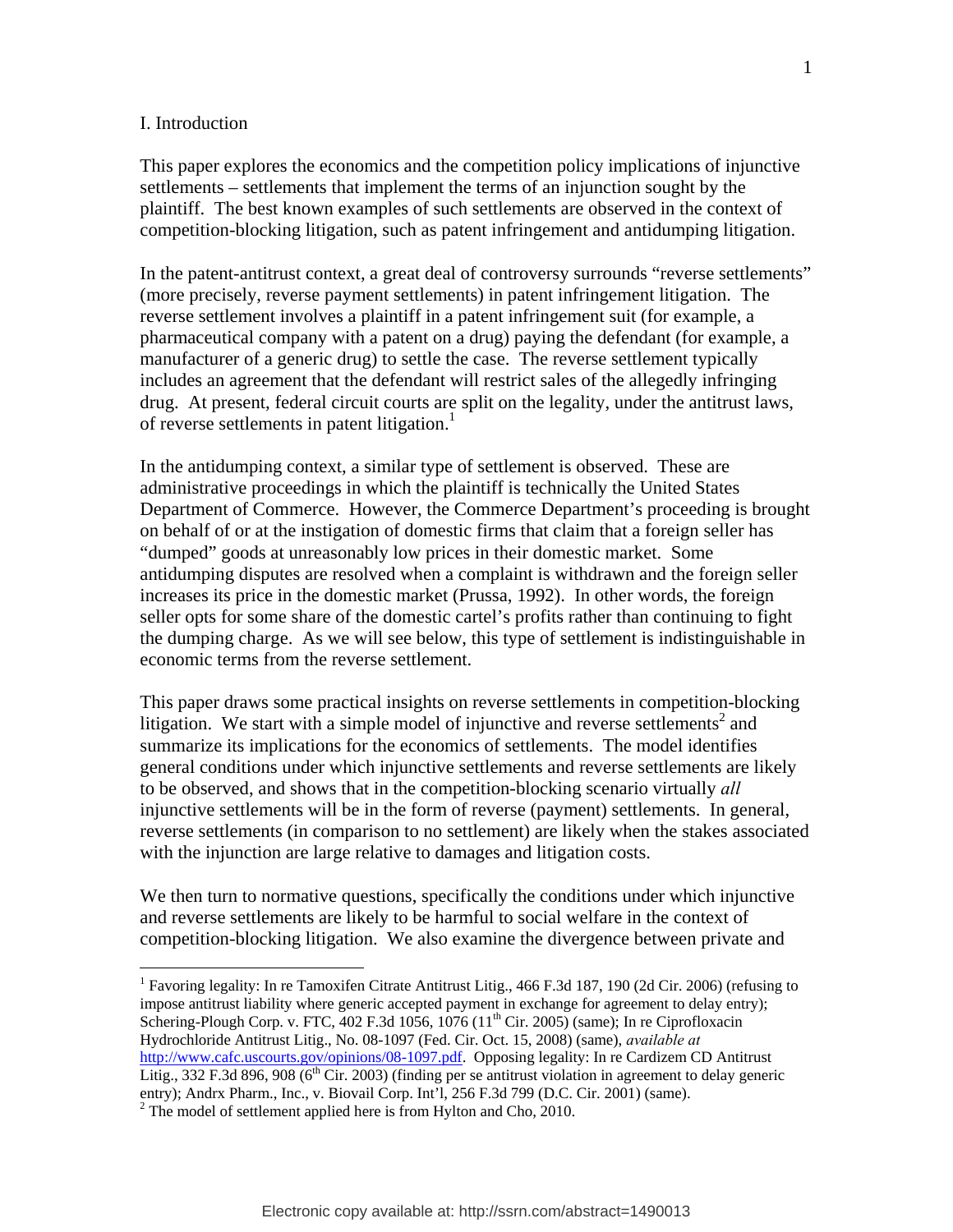social incentives to settle and policies that would minimize socially undesirable injunctive settlements. If reverse settlements were barred, the potential litigants could switch to predispute waivers. We examine the divergence between the private and the social incentives to waive in the competition-blocking context, as well as policies to minimize socially undesirable waivers. One new policy examined is an optimal penalty that would align private and social incentives to settle or to enter into a predispute waiver agreement.

We find that in the antidumping context there is a strong case for banning reverse settlements. In patent-antitrust, the case for holding reverse settlements per se unlawful under the antitrust laws is unpersuasive.<sup>3</sup> A reverse settlement may signal a weak claim on the part of the plaintiff, but it may also occur because the stakes associated with the injunction are high. The stakes may be high because of the anticompetitive potential of the injunctive settlement, or because the injunction supports market development and innovation incentives. The mere observation of a reverse settlement would not permit an observer to know whether the settlement is socially beneficial or detrimental. The model below details the economic factors that should be considered in a legal analysis (e.g., rule of reason in antitrust) of reverse settlements in patent infringement litigation.

## II. Background

1

Injunctive and reverse settlements can be observed in any area of litigation in which plaintiffs seek to enjoin some activity of the defendant. One common example of this type of litigation is in the nuisance setting, where the plaintiff may sue for damages and to enjoin the defendant's nuisance-generating activity. A settlement could involve the defendant agreeing to discontinue his activity.

Competition-blocking litigation provides the most prominent examples today of injunctive and reverse settlements. Competition-blocking litigation typically involves a plaintiff (incumbent firm) with market power against a defendant (entrant) who intends to undercut the plaintiff in its market. The plaintiff's interest is to maintain the profit it earns from its monopoly. The defendant's interest is to maintain the profit it earns from undercutting the price set by the plaintiff.

Let  $G_p$  represent the gain to the incumbent monopolist from blocking competition and  $L_d$ represent the loss to the entrant when competition is blocked. The interests at stake in competition-blocking litigation can be described by Figure 1. The rectangle denoted  $G_p$ shows the profit earned by the plaintiff (incumbent monopolist) when he charges the

 $3$  This conclusion is in opposition to that taken by the FTC in federal court litigation and of several commentators, see Crane (2002); Cotter (2004); Hovenkamp, Janis & Lemley (2003); and Hemphill (2006). In addition, the European Commission has issued a report on patent practices, including settlements, that suggests the possibility of legal action against major pharmaceutical companies that have entered into reverse settlement agreements with generic sellers, see http://europa.eu/rapid/pressReleasesAction.do?reference=MEMO/08/746&format=HTML&aged=0&langu age=EN&guiLanguage=en. On February 3d, 2009, U.S. senators Herb Kohl and Chuck Grassley introduced legislation to ban reverse patent settlements in pharmaceutical patent disputes, see http://kohl.senate.gov/press/09/02/2009203B19.html.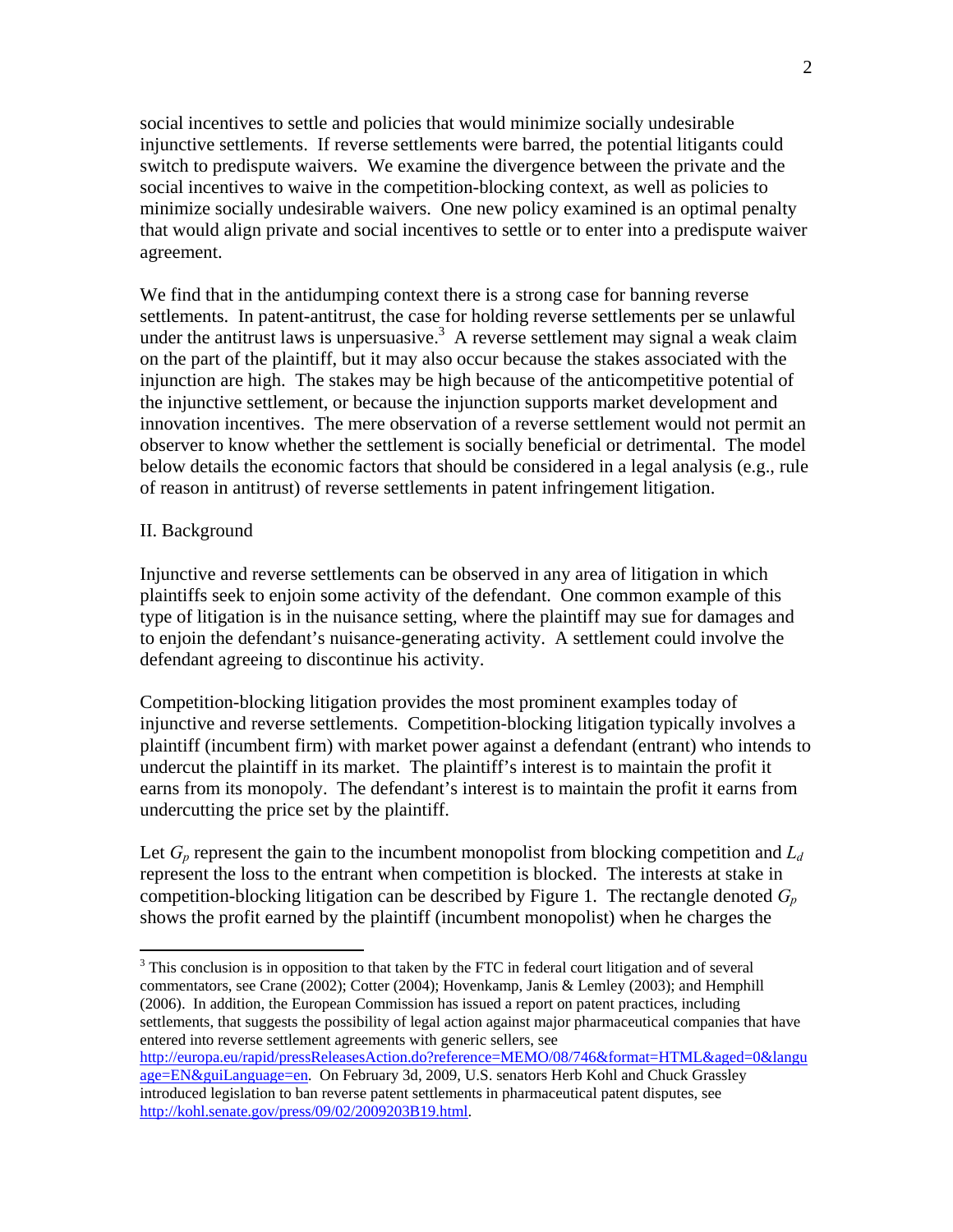monopoly price  $p_m$  rather than the competitive price (given his cost structure)  $p_c$ . The social cost (or deadweight loss) from monopolization is shown by the triangular area *W*.

The competitive price for the plaintiff  $p_c$  is equal to its unit cost. The rectangle denoted *Ld* represents the profit earned by the defendant entrant when he undercuts the unit cost of the plaintiff. The minimum price for the defendant is  $p_r$ , which is equal to its unit cost.

In the antidumping context, a domestic cartel earns the profit shown by  $G_p$  when it excludes foreign competition. If the cartel cannot block foreign competition, the foreign firms will enter and charge a price slightly below  $p_c$  and take the market to themselves, capturing  $L_d$ . Since  $L_d$  represents the profit available to the foreign sellers, it also represents the loss imposed on them by a competition-blocking injunction.

In the patent-antitrust context, the drug patent holder charges  $p_m$  when it blocks competition from the generic entrant. If it cannot block the generic's entry, the patent holder will reduce its price to  $p_c$ . Still, the generic seller may be able to earn a profit of as much as  $L_d$  by undercutting  $p_c^4$ .

<sup>&</sup>lt;sup>4</sup> This is an admittedly simple version of competition between an incumbent and a generic seller. In many instances the generic entrant sells to price-sensitive consumers while the incumbent sells to brand-loyal consumers. As a result, the entry of a generic is sometimes followed with a price increase by the incumbent seller, see Blair & Cotter (2002).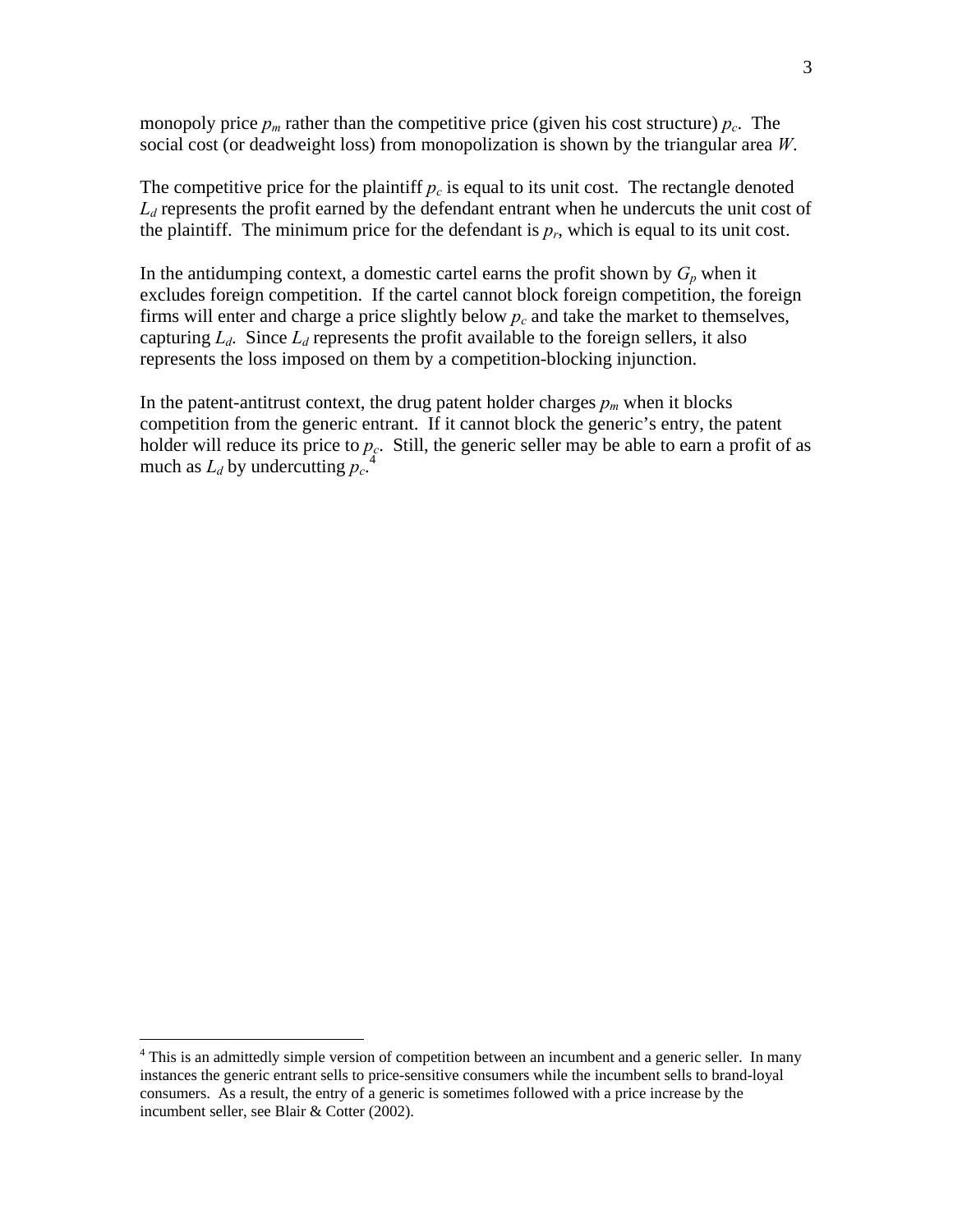

Figure 1: Diagram of Plaintiff's Gain  $(G_p)$ , Defendant's Loss  $(L_d)$ , and Deadweight Loss (*W*)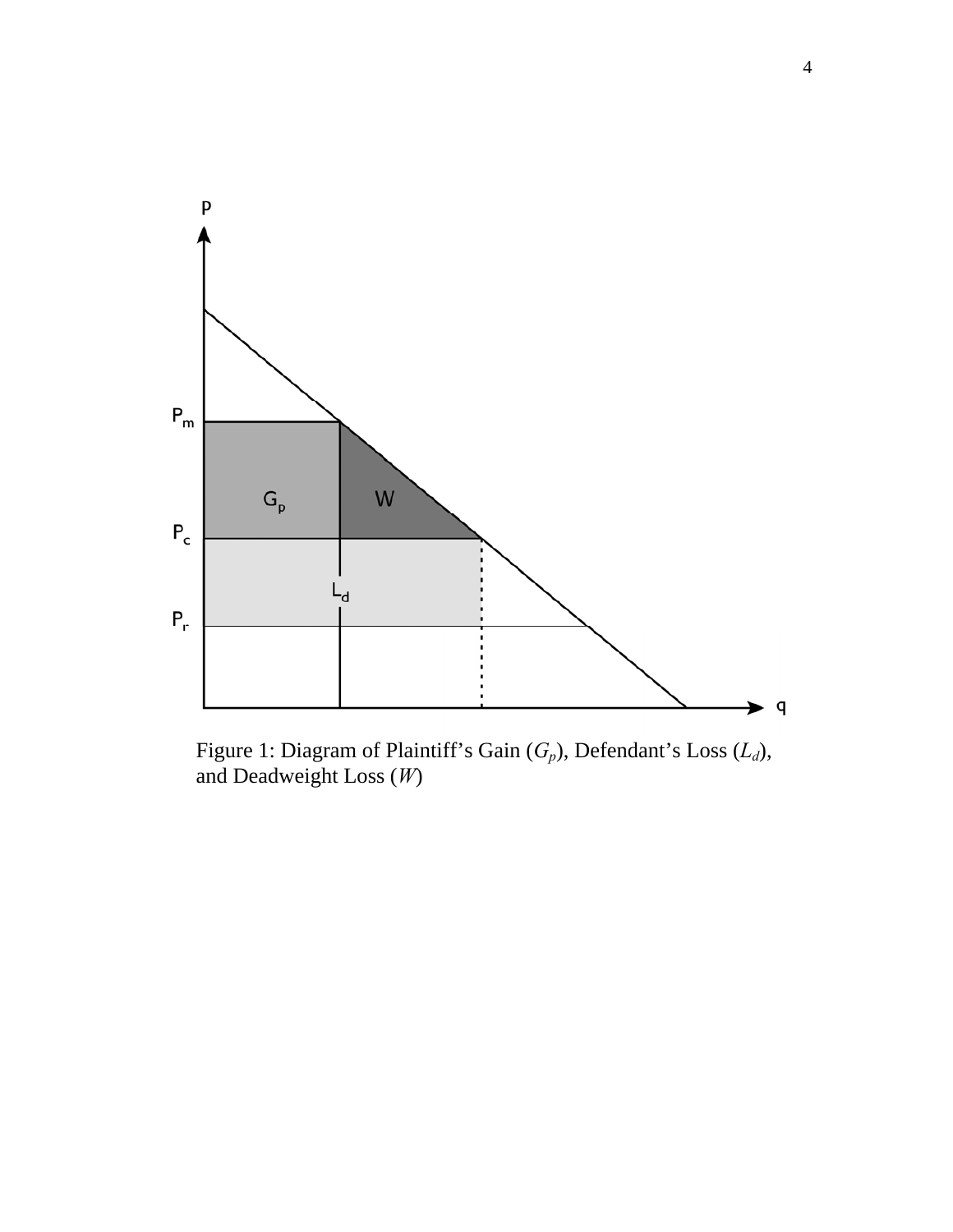#### III. Model

 $\overline{a}$ 

A. Economics of Litigation with Injunctive Settlements

In this part we examine the incentives driving parties to litigate and to settle when the lawsuit seeks both damages and an injunction (injunctive litigation). The standard economic analysis of litigation examines the lawsuit for damages (standard litigation). Since the economic analysis of settlement is familiar, we will focus on the model's application to competition-blocking lawsuits.

The litigation process is one in which the plaintiff files a complaint, which is then either settled or prosecuted to a final judgment. The final judgment enjoins the defendant's activity. In a competition-blocking lawsuit, the final judgment would require the defendant to increase its price and cede market share, thus losing its gain from low-price entry, and perhaps to transfer money as compensation to the plaintiff.

In the patent infringement setting, the plaintiff prosecutes his own claim against the lowprice defendant. That claim can lead to an injunction against the generic seller as well as damages for the losses suffered by the plaintiff from infringement. In the antidumping context, a government agency (the U.S. Department of Commerce) prosecutes the claim. But the plaintiff (the industry whose interests are represented by the Department of Commerce) can lay claim to the antidumping penalty under the "Byrd Amendment" (repealed in 2005).<sup>5</sup> The final judgment typically requires the defendant to increase its price, thus losing its gain from low-price entry, and to pay an antidumping penalty.

Let  $P_p$  = the plaintiff's perception of the probability of winning,  $J_p$  = the payoff to the plaintiff and  $C_p$  = the cost to the plaintiff. In the patent infringement setting, the plaintiff's perception of the probability of winning is determined by his prediction that the court will find that infringement occurred, which is a function of the patent's validity and the defendant's conduct. In the antidumping context, the plaintiff's perception of the likelihood of victory is high in comparison to civil litigation because disputes are tried within an agency that is charged with representing plaintiffs' interests (Cho, 2009).

Complaints are filed when the net reward,  $P_pJ_p - C_p$ , is positive (Shavell, 1982a). Since the plaintiff's judgment consists of  $G_p$  = the gain the plaintiff gets from the injunction, and *D* = the damage award, he will file a claim when  $P_p(G_p+D) - C_p > 0$ .

Let  $P_d$  = the defendant's prediction of the plaintiff's probability of winning (likelihood of finding a violation),  $C_d$  = the litigation cost borne by the defendant, and  $J_d$  = the defendant's assessment of the cost of the judgment. Since the judgment consists of the loss to the defendant from the injunction and the damage award,  $J_d = L_d + D$ , the defendant's cost of the lawsuit is  $P_d(L_d+D) + C_d$ . In the context of competition-

<sup>&</sup>lt;sup>5</sup> On the Byrd Amendment, see "Byrd's Bad Idea is Back, Wall Street Journal, Opinion Section, Monday, August 11, 2008, at A14. Although repealed in 2005, there have been efforts to reenact the Byrd Amendment.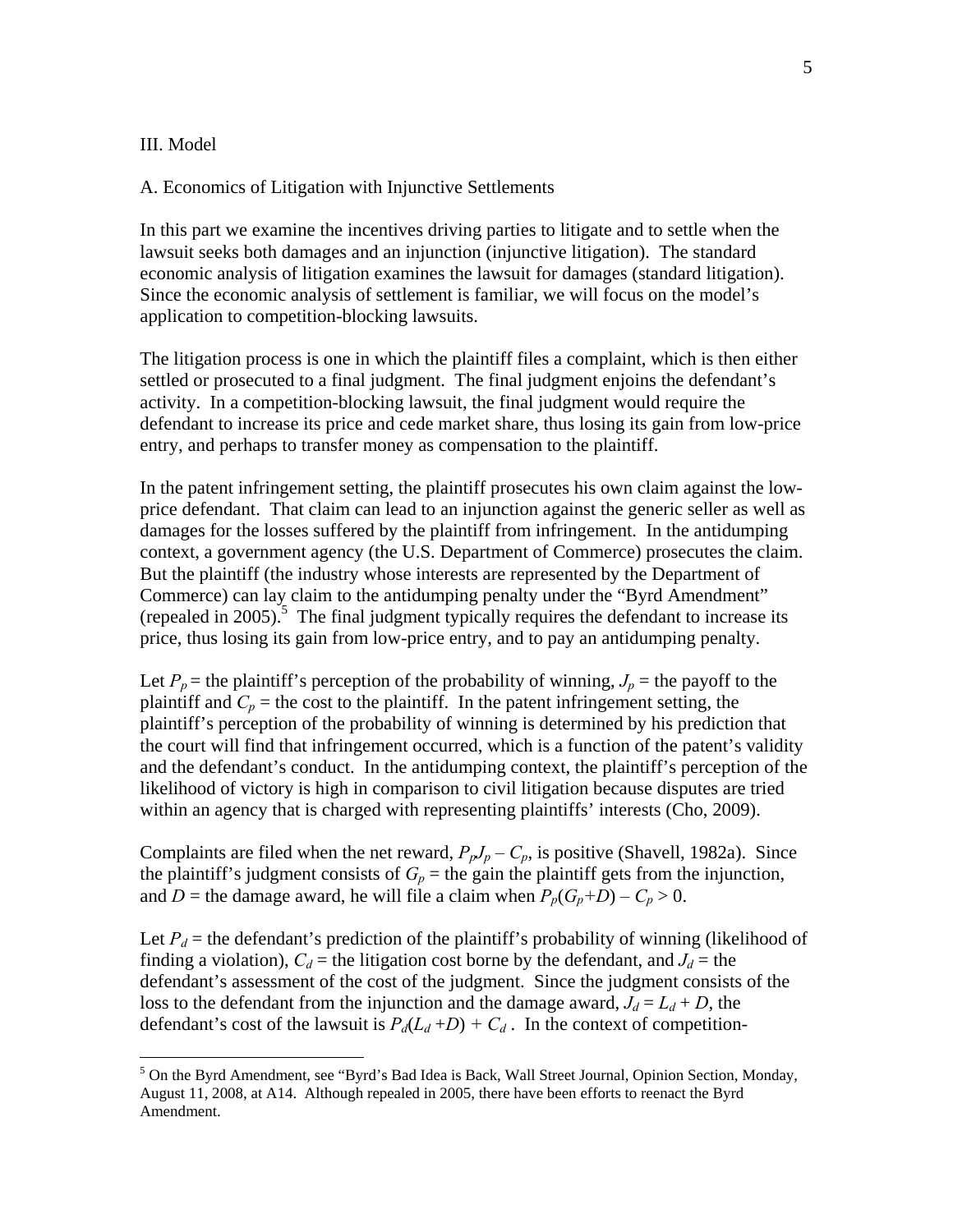blocking litigation, the cost of the judgment to the defendant consists of the loss that results from being forced to raise price and cede market share plus the amount the defendant will have to pay as compensation to the plaintiff.

If the expected net gain to the plaintiff from the lawsuit is less than the defendant's total cost of litigation, the parties will settle. Settlement therefore occurs when  $P_pG_p - P_dL_d +$  $(P_p - P_d)D < C_p + C_d$ , which is the familiar settlement condition of the Landes-Posner-Gould model.<sup>6</sup> Since the settlement payment must exceed the expected net reward to the plaintiff from suing and since the expected net reward must be positive for the plaintiff to have a credible claim of suing, the settlement will involve a (positive) payment from the defendant to the plaintiff.

However, the economics of settlement in injunctive litigation are not fully described by the Landes-Posner-Gould model, because that model ignores settlements that implement the injunction sought by the plaintiff (Hylton and Cho, 2010). For example, in the competition-blocking context, a settlement implementing the terms of the injunction sought by the plaintiff involves the defendant raising its price or exiting the market in order to let the plaintiff firm or cartel sell at the monopoly price.

In the injunctive settlement the defendant accepts the terms of the injunction sought by the plaintiff. Such a settlement is desirable to the defendant if the total cost of the settlement to the defendant is less than the total cost of the lawsuit, or, equivalently,  $S +$  $L_d < P_d(L_d+D) + C_d$ , where *S* is the settlement amount. The settlement is desirable to the plaintiff if the sum of the transfer and the gain from the injunction exceed his net payoff from the lawsuit:  $S + G_p > P_p(G_p + D) - C_p$ . It follows that the injunctive settlement will be observed if  $(1-P_d)L_d - (1-P_p)G_p + (P_p-P_d)D < C_p + C_d$ . Unlike the standard settlement, the injunctive settlement may require a payment from plaintiff to defendant, which is the reverse payment settlement.

Since the reverse settlement is controversial, it is worthwhile to examine the conditions under which it will be observed. The foregoing implies that the reverse settlement will be observed when  $L_d > P_d(D + L_d) + C_d$  and  $G_p > P_p(D + G_p) - C_p$ . Suppose the defendant's loss from an injunction is large relative to the damages and litigation cost. Since an injunctive settlement would require the defendant to bear the loss from the injunction with certainty, while litigation involves only a risk of the loss, the defendant will demand to be paid in order to accept the injunctive settlement. Also, as the defendant becomes more optimistic, he will demand a payment in order to settle. Thus, reverse settlements are more likely when the plaintiff's likelihood of victory is low or when the stakes  $(L_d)$ , *Gp*) are high.

The case of consistent beliefs ( $P_d = P_p = P$ ) is important because it reflects the circumstances in some competition-blocking proceedings (e.g., antidumping). If

<sup>&</sup>lt;sup>6</sup> This follows from  $P_p(G_p+D) - C_p < P_d(L_d+D) + C_d$ . This assumes that the probability of an injunction is the same as the probability of an award of damages. That may not be valid in all cases. To keep the model simple, we will stick with this assumption. The results are easily changed for the case in which the probabilities differ.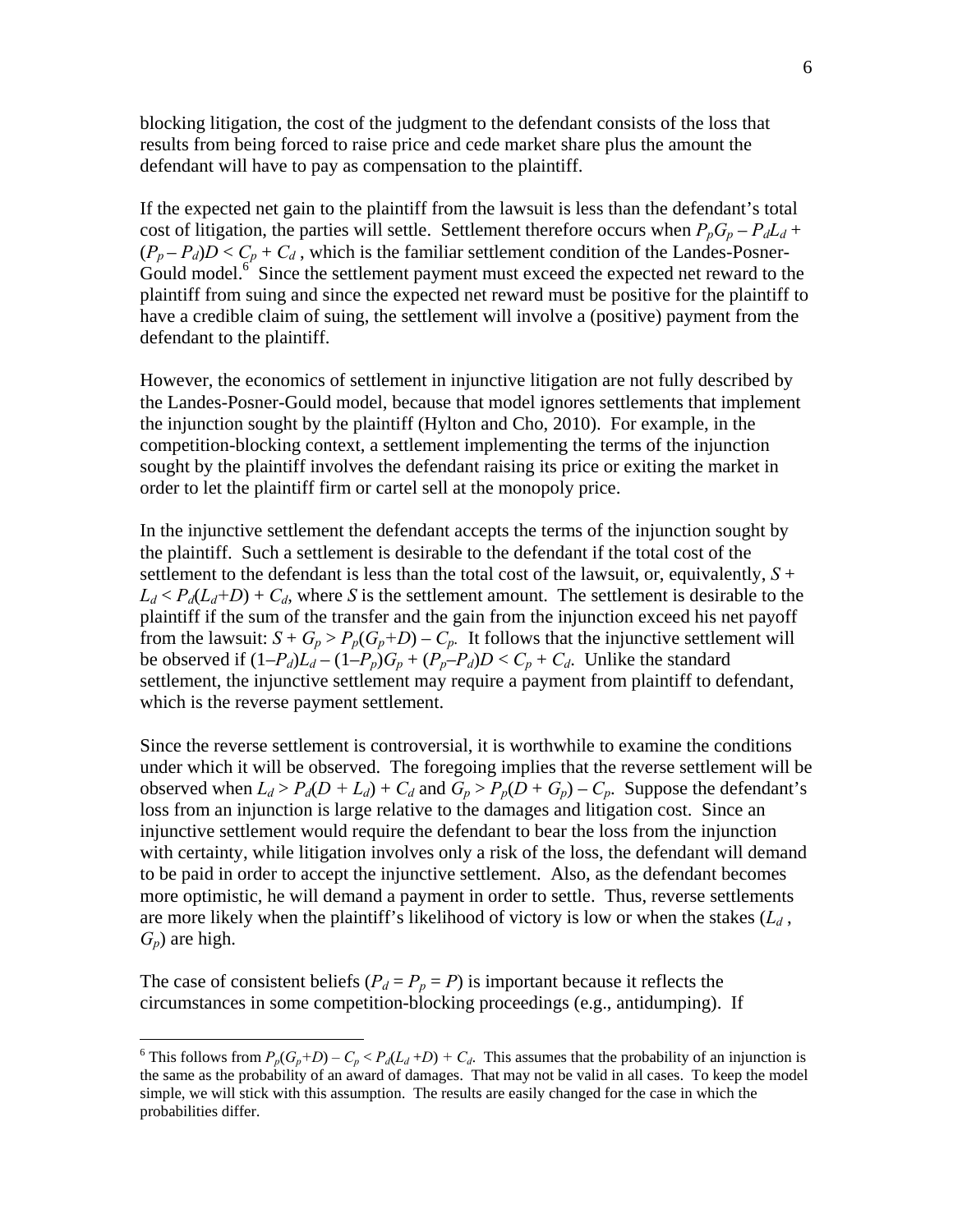transaction costs are low some type of settlement (standard or injunctive) will always occur under consistent beliefs (Hylton and Cho, 2010).

## B. Competition-Blocking Litigation

In this part we establish a general result for settlements in competition-blocking litigation. Recall that the competition-blocking scenario involves a plaintiff/incumbent and a defendant/entrant. Knowing that the incumbent will file a competition-blocking complaint, the entrant will enter when and only when the gain from entry is greater than the expected cost of litigation  $L_d > P_d(D + L_d) + C_d$ . However, recall that an injunctive settlement will be desirable to the defendant only when  $S + L_d < P_d(L_d+D) + C_d$ . It follows that in the competition-blocking scenario:

## *Proposition 1: All injunctive settlements of competition-blocking litigation will be in the form of reverse payment settlements*.

The intuition behind this statement is straightforward. Since entry occurs only when the gain to the entrant exceeds the expected cost of litigation, the entrant will demand a payment in order to accept the terms of the injunctive settlement. In the remainder, we will apply this result to specific areas of competition-blocking litigation.

## III. Applications of Model to Competition-Blocking Litigation

The preceding part focused on the incentives for injunctive settlements and contrasted those incentives with the analysis of standard settlements. Allowing for injunctive settlements expands the range of settlement agreements available to the parties, and explains the observation of reverse settlements.

Our focus here is on specific types of competition-blocking litigation, specifically antidumping proceedings and patent infringement litigation. While we have emphasized positive analysis to this point, most of the issues examined below are normative. We will identify the factors that determine the welfare effects of injunctive settlements of competition-blocking litigation.

#### A. Antidumping

 $\overline{a}$ 

Before examining the implications of the foregoing for antidumping litigation, we should set out some details on the antidumping process. Antidumping investigations and proceedings are conducted by two federal agencies, the International Trade Administration (part of the United States Department of Commerce) and the International Trade Commission (Cho, 2009). An investigation is carried out in response to a complaint filed by a group of domestic firms, $\frac{7}{7}$  and seeks to determine whether the domestic firms have suffered a material injury (Cho, 2009). If the ITC's preliminary injury determination is positive, the ITA issues its own preliminary determination on the

 $7$  The current antidumping statute permits domestic producers to petition relevant government agencies to investigate alleged dumping practices by foreign producers. 19 U.S.C. § 1673a(b)(1).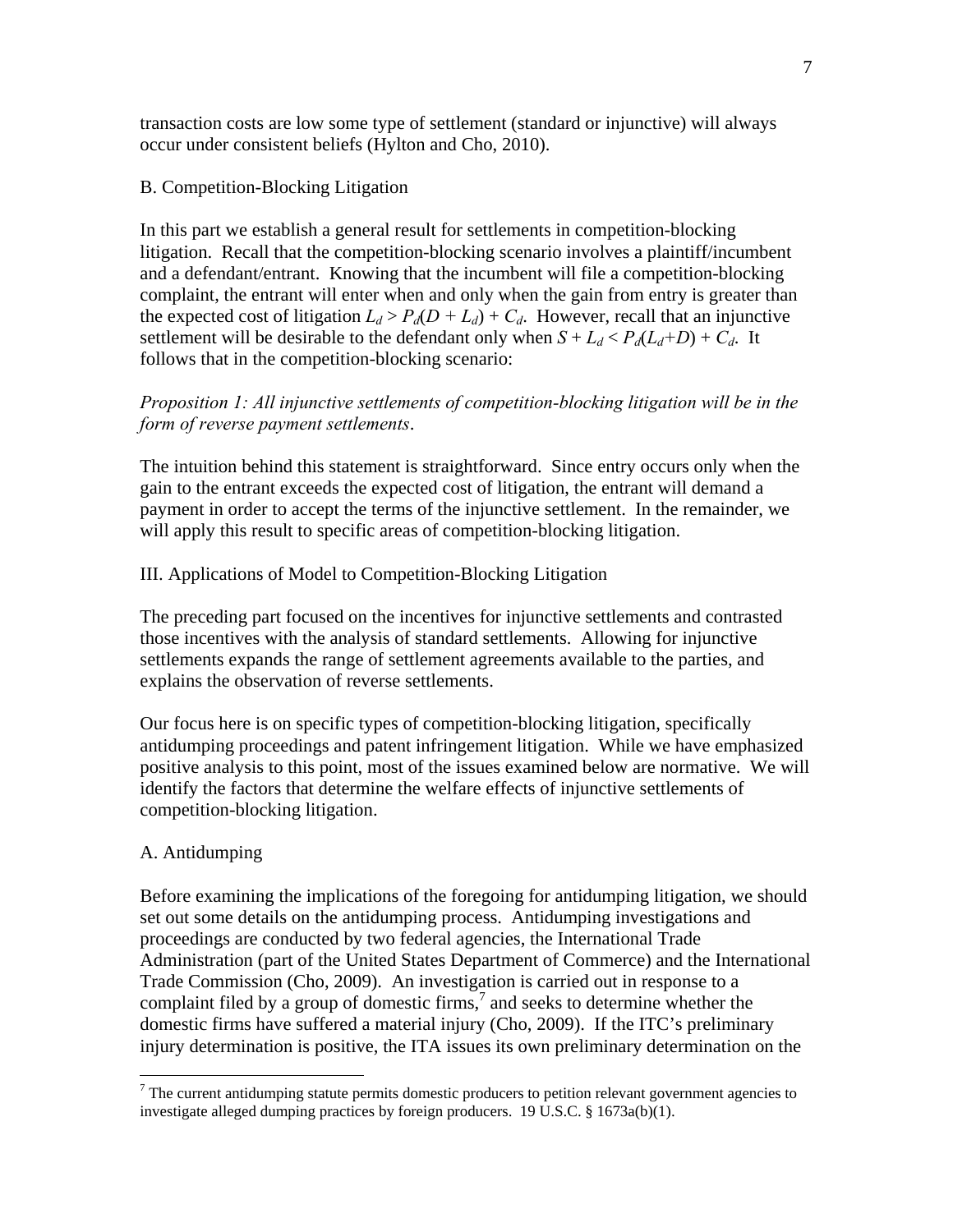existence of dumping, which is defined as a domestic sale at less than fair value.<sup>8</sup> The two agencies subsequently issue final determinations on dumping and injury, respectively.

Because the investigation and "prosecution" are carried out by government agencies, the litigation costs borne by the domestic complainants are relatively small. Conversely, the litigation costs borne by foreign defendants are relatively large. Defendants are forced to litigate against a government agency that works on behalf of domestic complainants, and under procedural rules that are biased in favor of domestic complainants and burdensome on foreign defendants (Cho, 2009). If there is a finding of remediable dumping, the ITA calculates a damage award that is equal to the difference between the agency's estimated "home price" for the imported item (fair value) and the actual price of the item in the import market. This difference is known as the dumping margin.

Although the agency's only remedy is to impose antidumping duties to the extent of the dumping margin, the final judgment often has the effect of requiring the defendant to increase its price and cede market share, thus losing its gain from low-price entry. In addition, under the Byrd Amendment (repealed in 2005), the antidumping penalty is transferred to the complainants.

In terms of the model in this paper, antidumping proceedings can be described as a setting in which  $C_p$  is small,  ${}^9C_d$  is large,<sup>10</sup> and *P* is high. Moreover, *P* will be the same for both plaintiff and defendant, since both know that the process is biased in favor of plaintiffs. We will treat antidumping proceedings as consistent-belief disputes.

Although the proceeding is undertaken by the government, the plaintiff domestic cartel has the option of withdrawing its complaint against the foreign seller (or threatening to file the complaint and then never filing it). Withdrawing a complaint is equivalent to settling the dispute.<sup>11</sup> We will therefore treat the antidumping process as a form of private litigation between the plaintiff domestic cartel and the foreign seller.

Given that the probability of plaintiff victory is high, injunctive settlements are likely in antidumping litigation. In addition, injunctive settlements are likely if the plaintiff cartel's gain is greater than the foreign seller's loss from the injunction  $(L_d < G_p)$ , a condition that is likely to hold. Finally, in the antidumping context transaction costs will

 $8$  19 U.S.C. § 1673b(b).

 $9$  Petitioners can expect the government to absorb most of the litigation costs under the statutory proceeding, *see* Calvani & Tritell (1986).<br><sup>10</sup> An antidumping proceeding imposes enormous costs on the defendants, *see* Music Centers S.N.C. Di

Luciano Pisoni & C. v. Prestini Musical Instruments Corp, 874 F.Supp. 543, 547 (1995). Therefore, an antidumping petition itself can be a very effective method of non-price predation against small yet efficient foreign producers. The existence of such non-price predation tends to facilitate an injunctive settlement between antidumping petitioners and respondents. Cho (2009)

<sup>&</sup>lt;sup>11</sup> Taylor (2001) observes that some antidumping cases withdrawn during the period 1990 to 1997 revealed the same pattern of changes in price and quantity as observed in collusive agreements.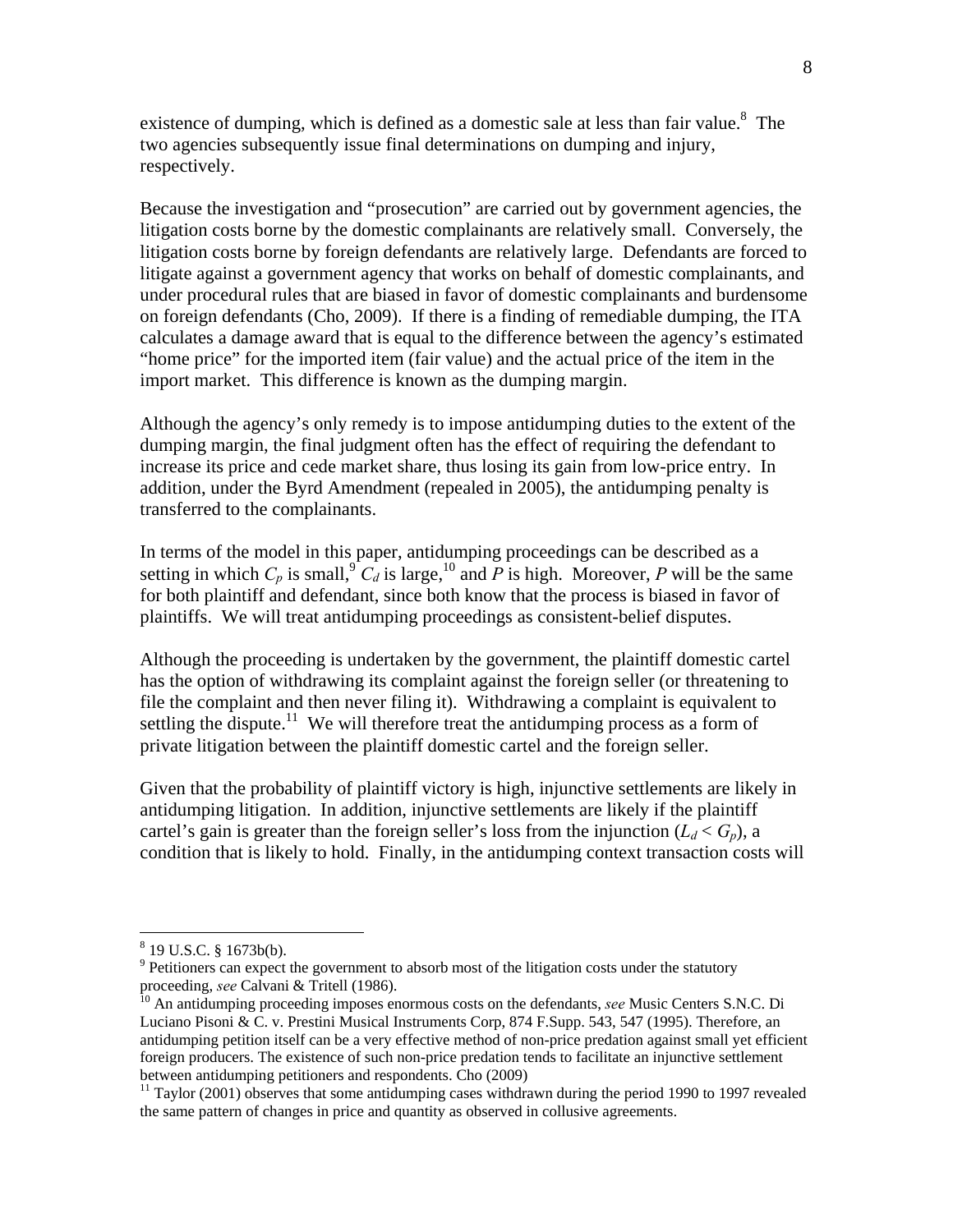rule out the standard settlement that preserves the status quo.<sup>12</sup> The plaintiff cartel will be unlikely to accept and unable to enforce an agreement in which they receive a side payment from the foreign entrant in order to relinquish the market to the foreign firm. Given this, we explore only the injunctive settlement here.

In the antidumping context, injunctive settlements are not only likely, but they will virtually always be observed in the form of reverse payment settlements. To see this, consider the following application of the model to the antidumping scenario.

Given the threat of an antidumping prosecution, the foreign entrant will enter the market when  $L_d - P(D + L_d) - C_d > 0$ , or when  $P < P_e \equiv (L_d - C_d)/(L_d + D)$ . The plaintiff (incumbent domestic cartel) will file a claim when  $P(G_p + D) - C_p > 0$ , or when  $P > P_f \equiv$  $C_p/(G_p+D)$ .<sup>13</sup> Thus, entry occurs and an antidumping claim will be filed for  $P_f < P < P_e$ . From this it follows that:

*Proposition 2: All settlements of antidumping prosecutions will be in the form of reverse payment (injunctive) settlements*.

This proposition follows from two points established already. First, recall that standard settlements will not be observed because of transaction costs. Second, note that since entry occurs only when  $P < P_e$ ,  $L_d - P(D + L_d) + C_d > 0$ , for all such *P*, and the rest follows from Proposition 1.

In addition to the finding that the only type of settlement that will be observed is the reverse payment settlement, this model also implies such settlements will be common.

*Proposition 3*: *If the plaintiff/incumbent's gain is greater than the entrant's loss from the injunction* ( $L_d < G_p$ ), then all antidumping prosecutions will settle with a reverse *payment*. *If the plaintiff/incumbent's gain is less than the entrant's loss from the injunction* ( $L_d > G_p$ ), then settlements will be observed when and only when

$$
P_e > P > 1 - \frac{C_d + C_p}{L_d - G_p}.
$$

The proof of this claim follows straightforwardly from the general settlement conditions described in the first part of this paper. First, let  $\tilde{S} = -S$ , since we are dealing with only reverse payment settlements. A settlement will occur when  $(1-P)L_d - C_d < \tilde{S} < (1-P)G_p$ +  $C_p$ . Equivalently, settlement occurs when  $(1-P)(L_d - G_p) < C_p + C_d$ , from which the result follows. This argument assumes  $P_f < P < P_e$ .

<u>.</u>

 $12$  It might seem at first glance that the standard settlement should be ruled out by the assumption of consistent beliefs ( $P_d = P_p = P$ ). But even in the consistent-beliefs case a standard settlement may occur when  $L_d > G_p$ .<br><sup>13</sup> The entry constraint exploited in this model is emphasized in Higgins (2002).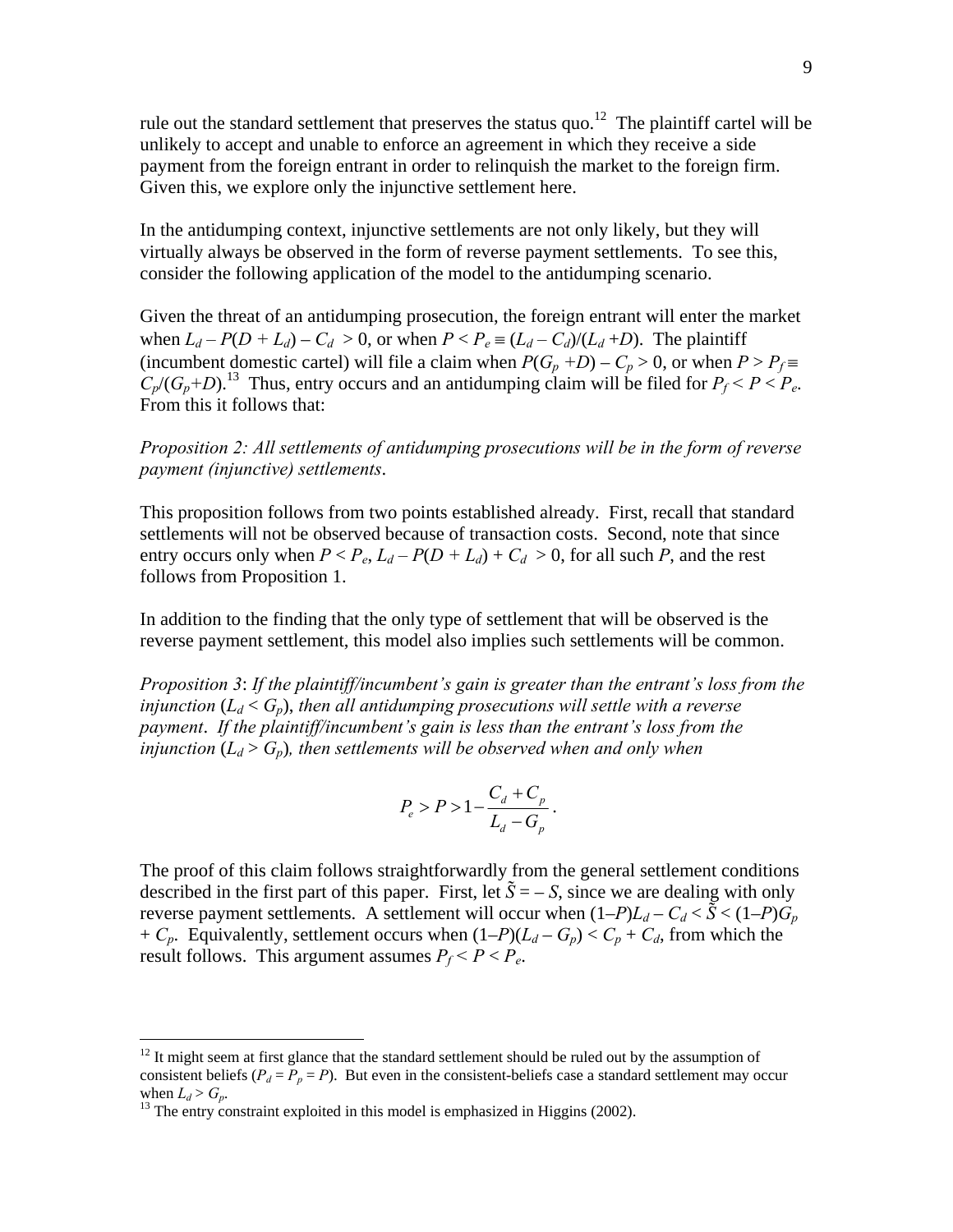*Example 1*: Consider an example that captures some of the features of antidumping litigation. Suppose the gain to the plaintiff cartel (alternatively, the potential domestic cartel profit) is \$500 and the loss to the defendant foreign seller is \$200. The cost of litigation is \$1 for the plaintiff domestic cartel (because the government, in effect representing the domestic cartel, bears most of the expenses) and \$20 for the defendant. The probability of plaintiff victory is 90%. The damage award, which is equal to the dumping margin, is \$10. This is not necessarily a compensatory measure; it may exceed actual losses by the plaintiff. In order to accept an injunctive settlement, the defendant has to consider whether the cost of such a settlement,  $S + $200$ , is less than the cost of litigation,  $(0.9)(\$10) + (0.9)(\$200) + \$20$ ; which is true for any settlement *S* < \$9. In order to prefer the injunctive settlement the plaintiff considers whether the settlement payoff *S* + \$500 is greater than the litigation payoff (.9)(\$500) – \$1 + (.9)(\$10); which is true for *S* > –\$42. Given Proposition 2, a reverse payment injunctive settlement will occur with a payment from the plaintiff to the defendant that satisfies  $$0 < \tilde{S} < $42$ .

The reverse payment settlement in this example requires the plaintiff domestic cartel to drop its complaint against the foreign seller and the foreign seller to cede market share to the plaintiff cartel. The settlement might involve the plaintiff domestic cartel either sharing part of its profits or paying a sum, as long as the amount is no greater than \$42, to the defendant foreign seller. Or the arrangement may be one in which foreign seller both receives a reverse payment and is permitted to continue selling in the domestic market at a higher price. Suppose the reverse payment is \$25. This is 5 percent of the potential cartel profit of \$500. One way to carry out such a settlement would be to assign 5 percent of the domestic market to the foreign seller.<sup>14</sup>

## B. Antidumping Continued: Welfare Implications

In antidumping disputes, the gain to the domestic cartel from ousting the foreign seller comes out of the potential consumer surplus available to domestic consumers. The cartel's payoff is not attributable to efficiency gains that result from the exclusion of the foreign seller. The end result of the injunction, or the injunctive settlement, is unambiguously inefficient.

The foregoing analysis shows that reverse injunctive settlements are more likely as the probability of plaintiff victory increases and as the plaintiff's gain from the injunction increases relative to the defendant's loss. When the reverse settlement results primarily because the plaintiff's probability of victory is very high (i.e., close to one, subject to the constraint that entry is profitable) it reflects the parties' desire to avoid litigation costs. Injunctive settlement in this case reflects the outcome likely to result from litigation, and therefore is unlikely to harm social welfare.

When the reverse injunctive settlement occurs primarily because the plaintiff's gain is greater than the defendant's loss  $(L_d < G_p)$ , then there is reason to worry that injunctive settlements are especially harmful to social welfare. The reason is, as Figure 1 shows, the gain to the plaintiff will be positively correlated with the social welfare loss. Indeed,

 $14$  On collusion and injunctive settlements of antidumping disputes, see Prussa (1992).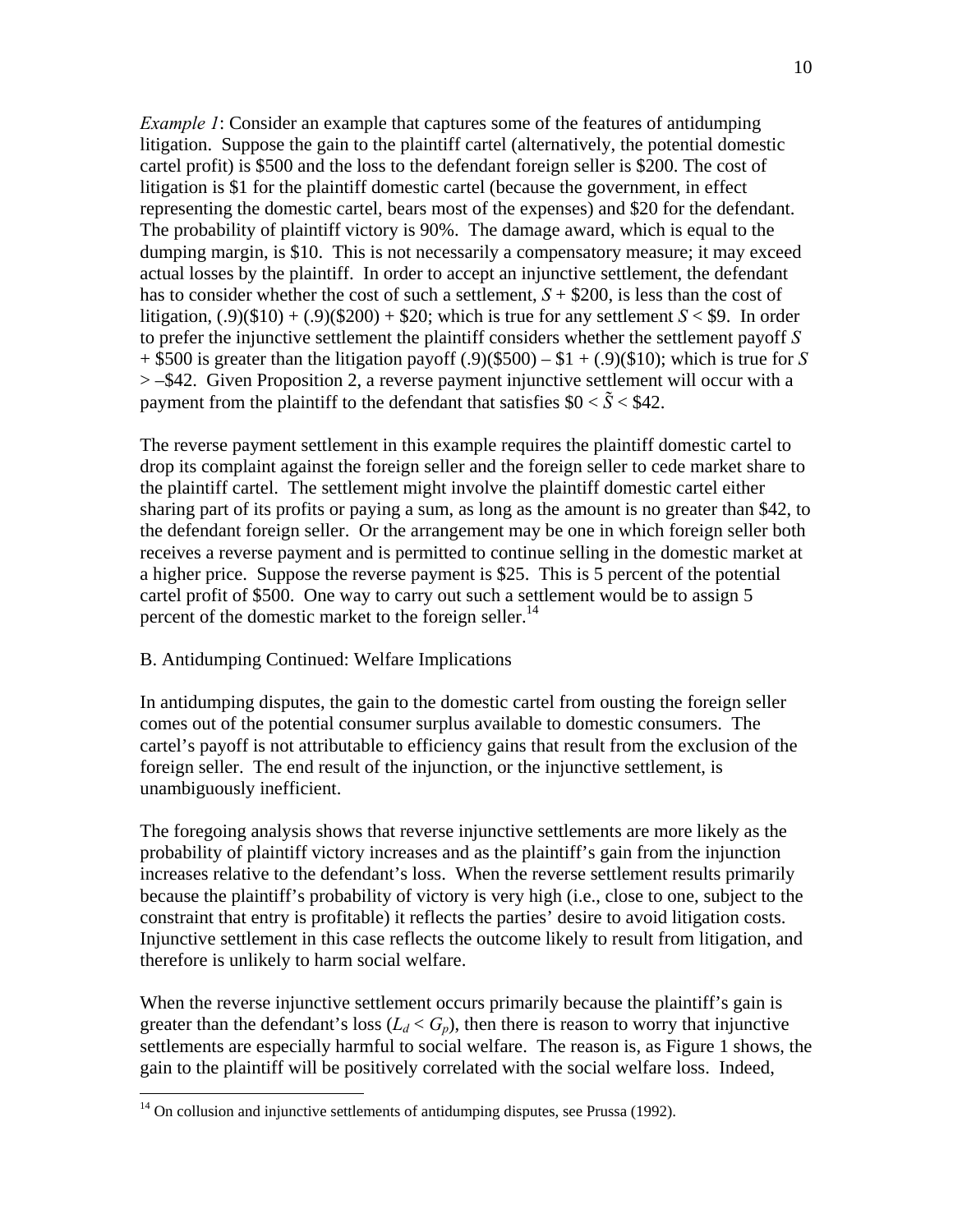consider the case of an injunctive settlement where the plaintiff's gain is both substantial and only slightly greater than the defendant's loss. The loss in social welfare is at its greatest, because the injunction excludes from the market a foreign seller with a big cost advantage over the domestic firms.<sup>15</sup>

We have confined ourselves to antidumping cases as a special type of competitionblocking litigation, where the injunction has an inefficient result. The question we have considered so far is if the injunctive settlement is a signal, in this set of instances, of particularly worrisome cases. The answer is yes.

Should the injunctive settlement be banned? The injunctive settlement should be banned if

(1)  $(1-P)(W + L_d) > C_p + C_d$ .

1

If this holds, the payoff to society from cases in which courts deny injunctions (i.e., the social gain from competitive entry) exceeds the costs generated by litigating those cases. Given this, injunctive settlements reduce social welfare. Since all of the injunctive settlements will be reverse payment settlements, we will consider whether reverse injunctive settlements should be banned.

## *Proposition 4: A reverse antidumping settlement should be prohibited if the expected gain to consumers from entry exceeds the plaintiff's cost of litigation*  $((1-P)W > C_p)$ .

The argument for this runs as follows. From (1), we know that the reverse settlement is welfare reducing if  $(1-P)W + (1-P)L_d > C_p + C_d$ . If  $(1-P)L_d > PD + C_d$ , then a reverse settlement is feasible (see Part II), and it will be welfare reducing whenever  $(1-P)W > C_p$ . The final step of the argument is to show that a reverse settlement is unlikely to be observed when  $(1-P)L_d < PD + C_d$  (i.e., defendant does not need to receive money to settle). This is implied by the Landes-Posner-Gould model and the fact that the plaintiff moves first by filing. Given that he moves first, the plaintiff will always make a positive demand that is within the settlement zone if  $(1-P)L_d < PD + C_d$ , and the parties will settle. Otherwise (i.e., reversing the inequality), the plaintiff will offer the smallest reverse payment necessary to settle.

The condition  $(1-P)W > C_p$  is likely to hold because  $C_p$  will be relatively small. The reason is that the plaintiff spends relatively little because a government agency prosecutes the complaint; the agency's costs are largely fixed and the burden of producing evidence is largely on the defendant/foreign entrant. It follows, then, that social welfare could be improved by banning the reverse injunctive settlement in the antidumping context.

Since antidumping injunctions lead to inefficient results, the suggestion that the reverse injunctive settlement be banned should not be seen as a surprise. Still, in the presence of substantial litigation costs, it is not clear that every reverse injunctive settlement will be

<sup>&</sup>lt;sup>15</sup> Prussa (1992) provides empirical evidence that settled antidumping disputes are associated with reductions in trade that are at least as large as those resulting from adjudicated disputes.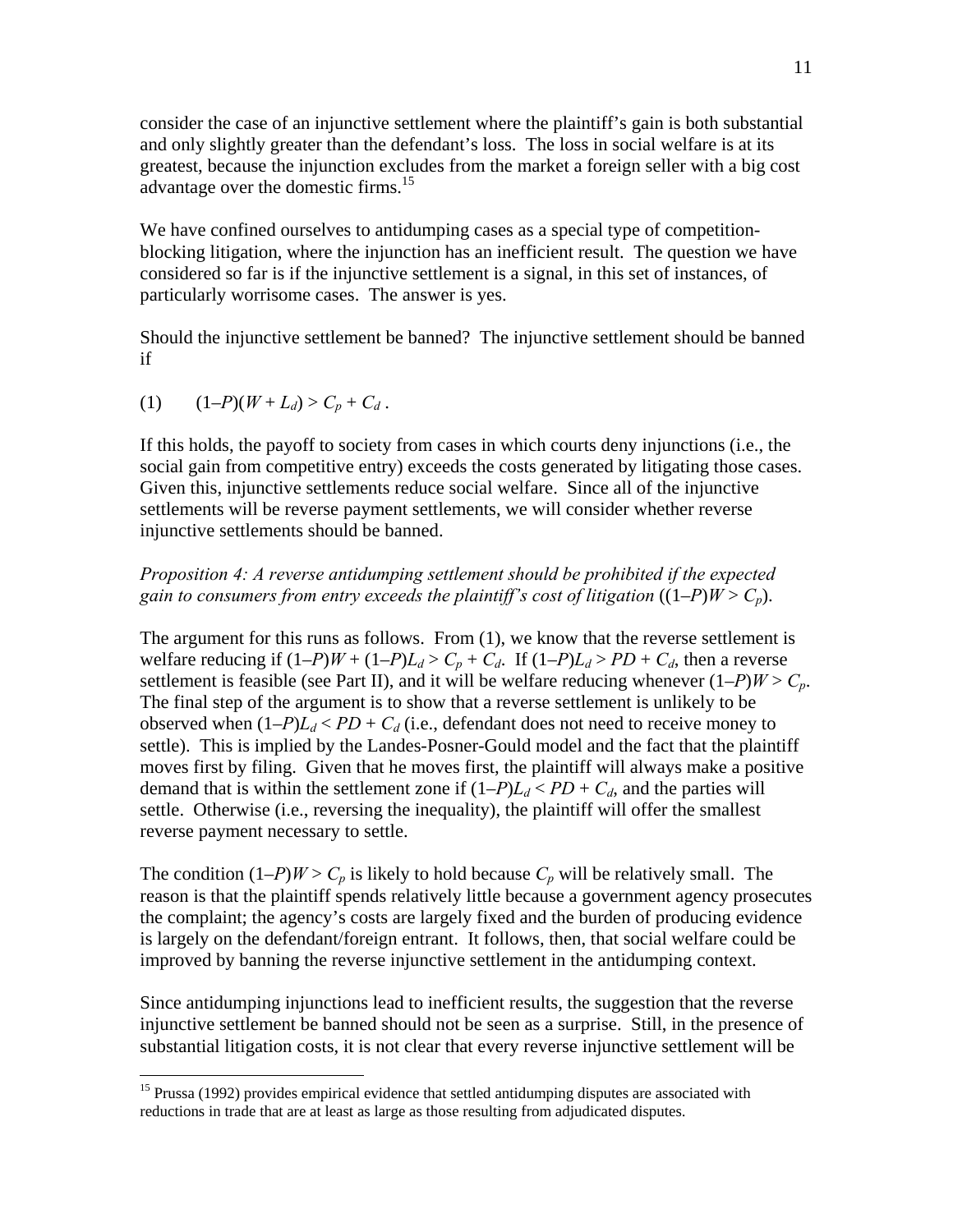socially undesirable. Proposition Two shows that the case for banning reverse injunctive settlements remains strong in the antidumping context, even with substantial litigation costs taken into account.

There are other settings that share the general structure of the antidumping problem. A hush money settlement saves society litigation expenses, but may also impose welfare costs (Daughety  $\&$  Reinganum, 1999). Or consider the procurement setting, with two contractors. The incumbent contractor can seek to have the efficient entrant contractor deemed ineligible, a costly process like litigation (Marshall, Meurer, & Richard, 1994). The incumbent may prefer to pay off the efficient entrant, which is the same as a reverse settlement.

#### C. Patent Antitrust and More General Applications

Unlike antidumping prosecutions, patent infringement cases cannot be treated as consistent-belief disputes with a high probability of plaintiff victory. Many of the disputes involve low-probability claims on the part of the plaintiff patent holder and disparate beliefs as to the plaintiff's likelihood of success. On the other hand, in many of the patent infringement cases the plaintiff's gain from the injunction exceeds the defendant's loss. Given this, and the foregoing analysis, the reverse settlement should be taken as a sign of potentially harmful welfare consequences in the patent-antitrust context. $^{16}$ 

However, the patent infringement setting is more complicated than the antidumping setting. The patent infringement cases involve dynamic innovation incentives and static demand-inducement incentives that are likely to be affected by the willingness of courts to grant competition-blocking injunctions.

Consider the static demand-inducement factor. Suppose the plaintiff firm  $-e.g., a drug$ company – invests in creating demand for its new product – a drug. If the injunction is awarded in its favor, it will have an incentive to continue to invest in promotion. Thus, unlike the antidumping scenario, excluding the low-cost rival causes supports product promotion, which causes the demand curve to shift outward, as in Figure 2.

1

<sup>&</sup>lt;sup>16</sup> There is a large literature identifying the potential welfare costs of reverse settlements in the patent context. See, e.g., Shapiro (2003); Hovenkamp, Janis, & Lemley (2003); Cotter (2004).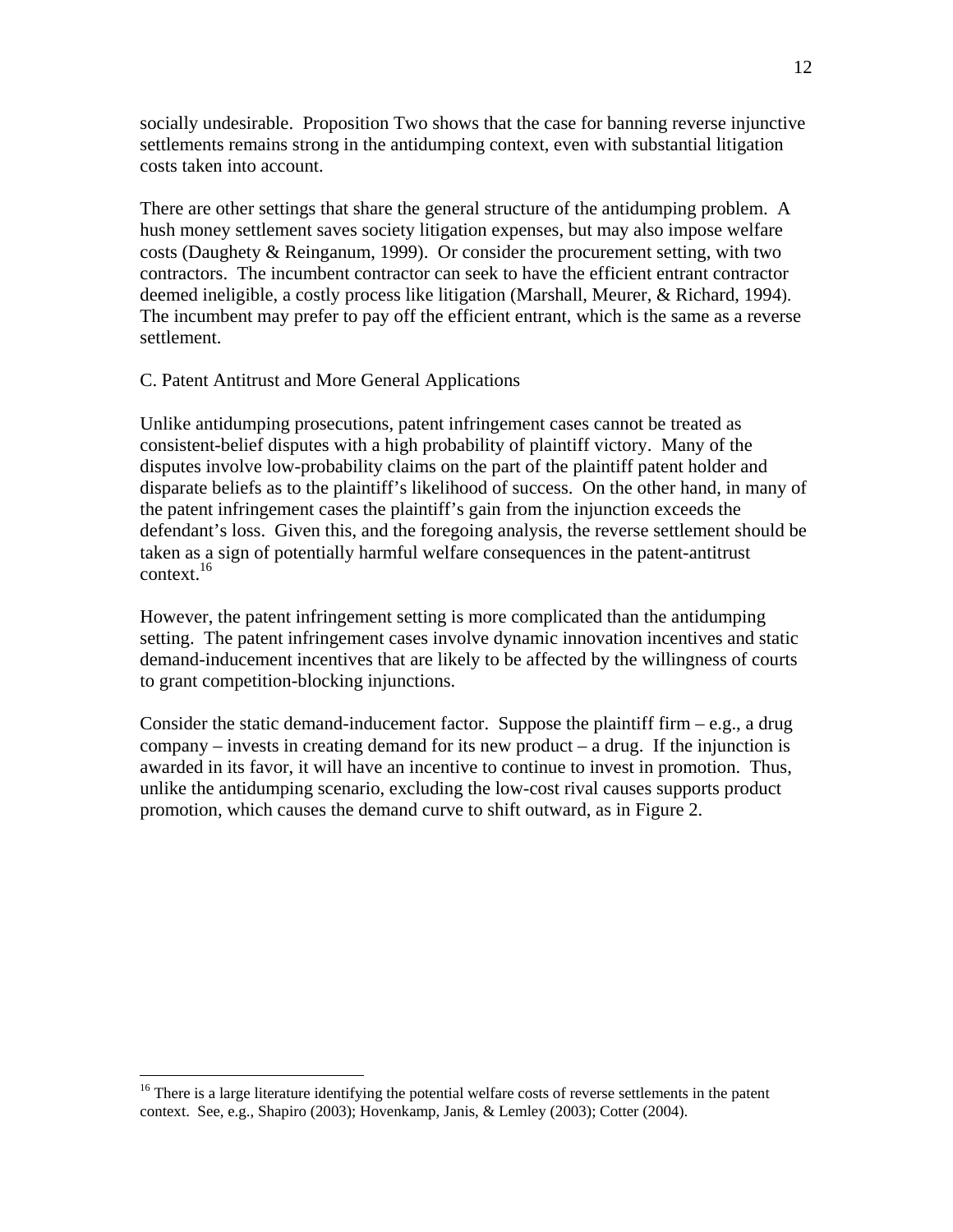

Figure 2: Diagram of Static Efficiency Gain due to Demand Inducement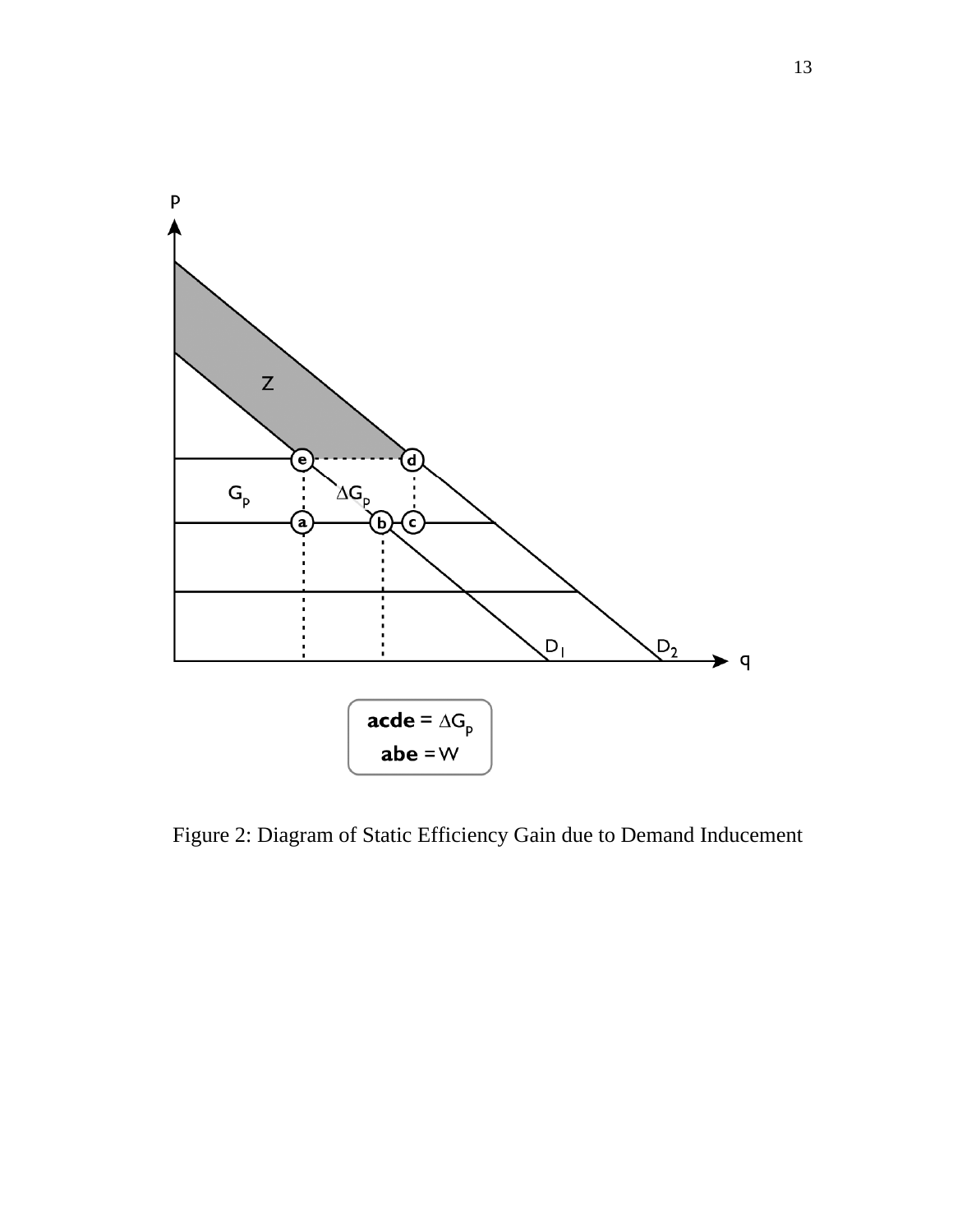Because the injunction itself could be socially desirable, the injunctive settlement could be socially desirable. However, we do not know in advance whether a particular injunction is socially desirable – that is, we do not know in advance whether the dispute is best characterized by Figure 1 or by Figure 2.

## 1. Modifying the Basic Model

 $\overline{a}$ 

The settlement model can be modified to take into account the special considerations in patent infringement litigation. The new features to take into account are the static and dynamic efficiency effects. As in Figure 2, let  $\Delta G_p$  represent the captured portion of the static efficiency gain.

The dynamic incentive is difficult to model from the ground up, but we will simplify matters by assuming that there is a potential dynamic incentive cost resulting from the rejection of the plaintiff's infringement claim. Let the social cost of the dynamic incentive effect be  $\mathcal{V}$ . The social cost is likely to be a function of the ex ante probability of infringement.<sup>17</sup> For example, if the ex ante probability of infringement is close to zero because the patent is invalid, then the social cost of a rejection of the plaintiff's infringement claim is probably close to zero. As a general rule, then, the social cost of the dynamic incentive effect is an increasing function of the ex ante probability of infringement.<sup>18</sup> The portion of the social cost borne by the plaintiff will be represented by *γ*.

Using Proposition 1, any injunctive settlement will be a reverse payment settlement. The reverse payment (injunctive) settlement is desirable to the infringement plaintiff if

(2) 
$$
S + G_p + \Delta G_p > P_p(G_p + \Delta G_p + D) - C_p - (1-P_p)\gamma \Psi
$$

where  $S < 0$ , and the last term reflects the plaintiff's perception of the dynamic incentive cost of losing his patent monopoly. The condition determining whether the settlement is desirable to the defendant is the same as in the basic model examined in the part III.

An injunctive settlement will be desirable, as between the litigating firms, when

(3) 
$$
(1-P_d)L_d - (1-P_p)(G_p + \Delta G_p) + (P_p - P_d)D - (1-P_p)\gamma \Psi < C_p + C_d
$$

 $17$  The term ex ante probability of infringement was introduced in Crane (2002). Crane suggests that the social cost of rejecting an infringement claim is positively correlated with the ex ant probability of infringement (Crane, 2002, at 780).

 $18$  More precisely, the social cost will be a function of the probability that the patent is valid and that it was infringed, and it should be an increasing function in both variables. However, the marginal contribution of each variable to the social cost will not be the same. The social cost is also a function of the wealth generated by the patent incentive. The wealth generated by a patent is the sum of the consumer surplus and monopoly profits generated by the patent. Specifically, the term  $\gamma \Psi$  will be determined in part by the expected stream of patent profits forgone because of the discouragement effect. The remainder term (1-  $\gamma$ )  $\gamma$  will equal be determined in part by the expected residual consumer welfare forgone because of the discouragement effect. These terms are capable of estimation.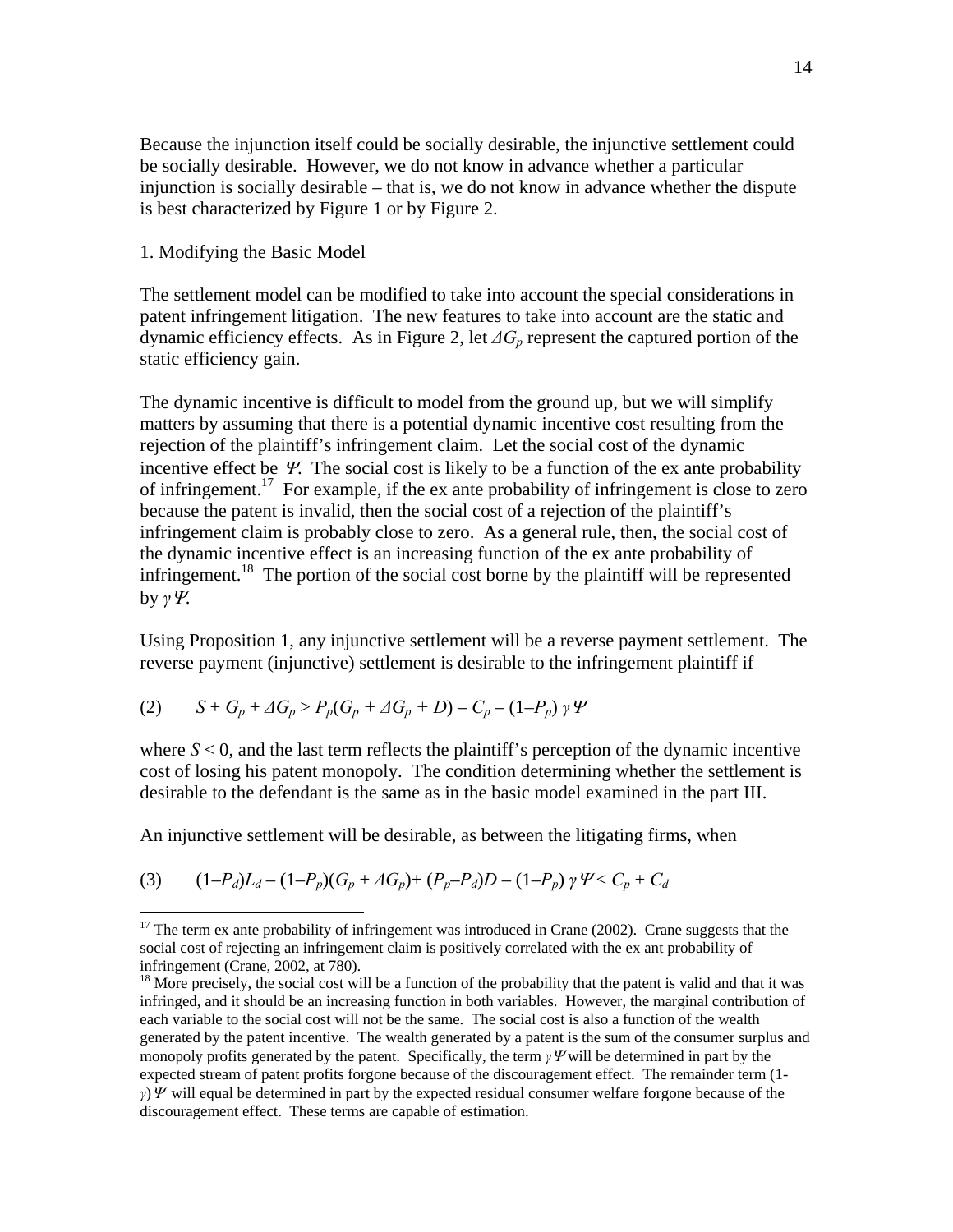To simplify, consider the consistent beliefs case, where the injunctive settlement condition becomes

(4) 
$$
(1-P)(L_d - G_p - \Delta G_p - \gamma \Psi) < C_p + C_d ,
$$

or

1

(5) 
$$
L_d < G_p + \Delta G_p + (C_p + C_d)/(1-P) + \gamma \Psi
$$
.

Incorporating efficiencies does not greatly change the analysis from the basic model examined earlier in this paper. Note that if  $G_p>L_d$  then a reverse settlement will occur in any setting in which entry is desirable to defendant and the plaintiff has an incentive to file an infringement action (Proposition 3). The scope for injunctive settlements expands because the gain to the plaintiff is now greater than in the previous analysis (because of the static efficiency effect), and because the cost of failing to settle is greater too (because of the dynamic efficiency effect).

*P* represents the objective probability that the plaintiff will prevail, or the *ex ante probability of infringement*. We can also treat *P* as an index of the patent's validity.<sup>19</sup> Using Figure 2, injunctive settlements should be banned if

(6) 
$$
(1-P)[W + L_d - (\varDelta G_p + Z)] > C_p + C_d + (1-P)\Psi
$$

The first two terms on the left hand side of (6) equal the expected welfare gain from competitive entry. The next two terms,  $(\Delta G_p + Z)$ , equal the static efficiency gain from the injunction. The last term on the right hand side is the expected dynamic efficiency loss. It should be clear that  $(1-P)[W + L_d - (A G_p + Z) - \Psi]$  is the social return from litigation.<sup>20</sup> The injunctive settlement should be banned if the social return from litigation exceeds the cost of litigation.

Thus, in patent infringement litigation, *banning the injunctive settlement is socially desirable only if the expected welfare gain from competitive entry exceeds the static efficiency gains from the injunction, the cost of litigation, and the dynamic incentive cost*.

As suggested in Shapiro (2003), the strength of the underlying patent infringement claim *P* plays an important role in determining the social desirability of an injunctive settlement. However, the scope of the patent and the market, the size of the efficiency

 $19$  *P* is the product of the probability of validity and the probability of infringement (assuming the two are independent). Treating it as an index of patent validity is clearly imprecise because it implicitly assumes that the probability of infringement is one.

<sup>&</sup>lt;sup>20</sup> If there is a strong correlation between  $\gamma$  and P, the social return from litigation should be expressed as  $(1-P)[W + L_d - (\Delta G_p + Z) - \Psi(P)]$ , which reflects the assumption of Crane (2002). If *Y* increases strongly in *P*, then the social return to litigation would not only approach zero as *P* increases, but is also more likely to be negative for high *P* values. Focusing on *P* might serve as a short cut to trying to determining the social return from patent litigation. In general, the relationship between  $\gamma$  and  $P$  is an empirical question.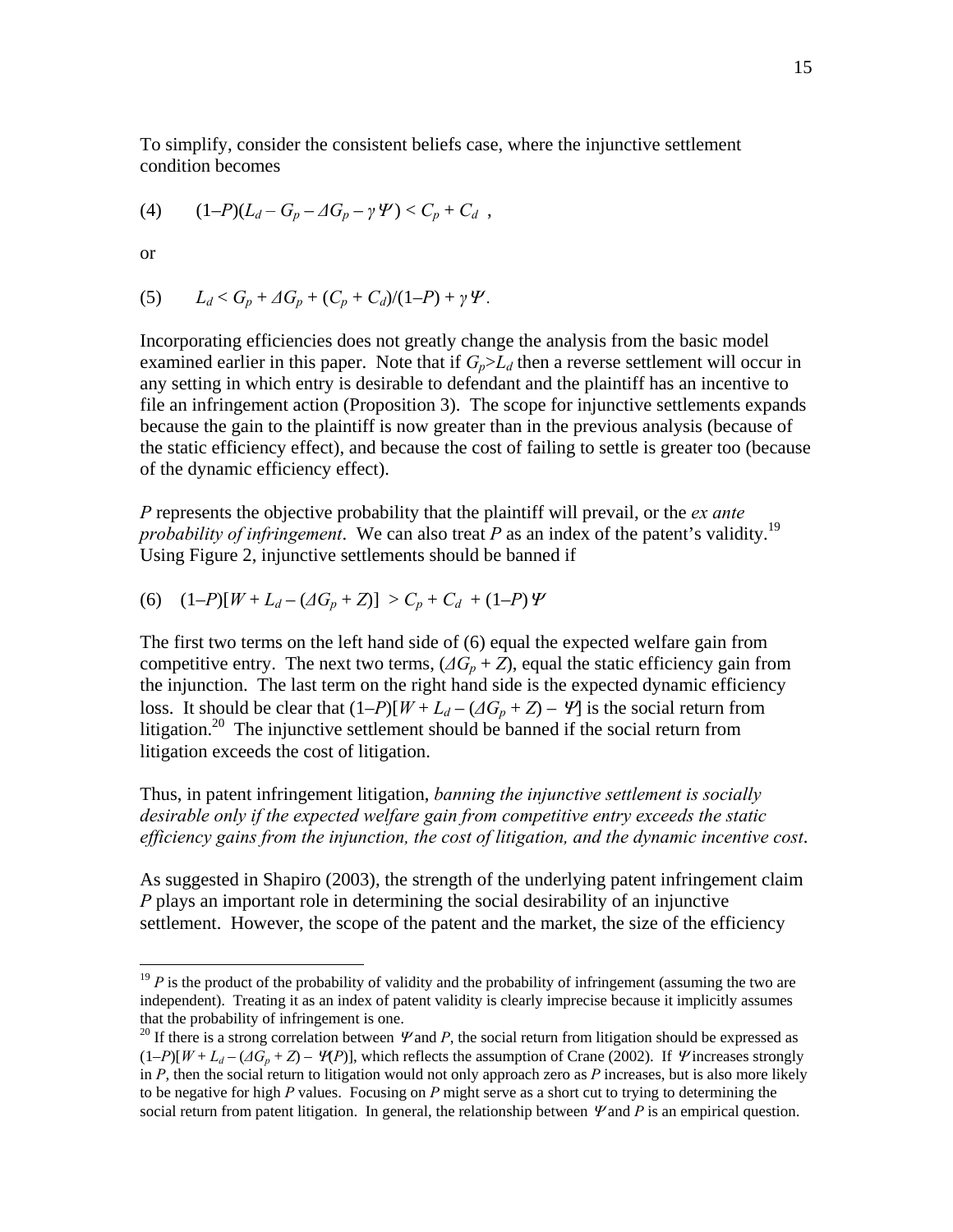gain from entry, static and dynamic efficiency  $costs$ ,<sup>21</sup> and litigation costs also play a role. These factors suggest that a rule of reason analysis of competition blocking settlements in the patent setting could be quite complicated.

## 2. Incentive Alignment and Optimal Penalty

Given the ambiguous welfare effects of the injunctive settlement in the patent context, one solution to the settlement problem is to alter the incentives of the plaintiff so that he seeks an injunctive settlement only under conditions in which it is socially desirable.

## a. Incentive Alignment under Consistent Beliefs

Consider an example in which the parties have consistent beliefs. The private settlement condition (3) can be used with the social incentive condition (6) to determine a penalty (or subsidy) that would align the incentives of the individual firms with the social incentive on settlement. If the plaintiff is required to pay,

$$
(7) \qquad G_p + W - Z - (1 - \gamma) \Psi
$$

upon gaining his injunction, then the social incentive to settle will be the same as the private incentive to settle,  $^{22}$  which means that the parties will seek a settlement only when it is socially desirable. The optimal penalty requires the plaintiff to regurgitate the monopoly rent and to pay for the deadweight loss; however, it also subsidizes the plaintiff an amount equal to the "uncaptured" static and dynamic efficiency gains. The optimal penalty should be applied to the monopolist whether it gains its injunction through a court order or through settlement.

The optimal penalty in (7) is a generalized version of the monopolization penalty of Landes (1983). If the static and dynamic efficiency effects are zero, as in the antidumping scenario, the optimal penalty is equal to the monopoly transfer plus the deadweight loss  $(G_p+W)$ . Similarly, if the static efficiency gain is captured completely by the monopolist and the dynamic cost is borne in its entirety by the monopolist, the optimal penalty is again equal to the monopoly transfer plus the deadweight loss.

b. Incentive Alignment and Inconsistent Beliefs

1

We have so far considered incentive alignment in the case of consistent beliefs. The optimal penalty would require the monopolist to pay for the welfare transfer from consumers as well as the deadweight loss, and subsidize the monopolist to the extent of uncaptured static and dynamic efficiency gains. We explore in this section whether this

<sup>&</sup>lt;sup>21</sup> The dynamic incentive effect is emphasized in Langenfeld & Li (2004) and in Blair & Cotter (2002).<br><sup>22</sup> If the penalty is set equal to (7) the plaintiff's net reward will be  $G_p - (G_p + W - Z - (1 - \gamma) \Psi) = -W + Z +$ 

 $(1-\gamma)$  *Y*. This implies that the private settlement condition will be equivalent to the social settlement condition. Specifically, the private joint payoff from litigation is  $(1-P)(L_d - G_p - \Delta G_p - \gamma \Psi)$ . The social payoff from litigation is  $(1-P)[W + L_d - (\Delta G_p + Z) - \Psi]$ . When the penalty is set according to (7), these payoffs are the same.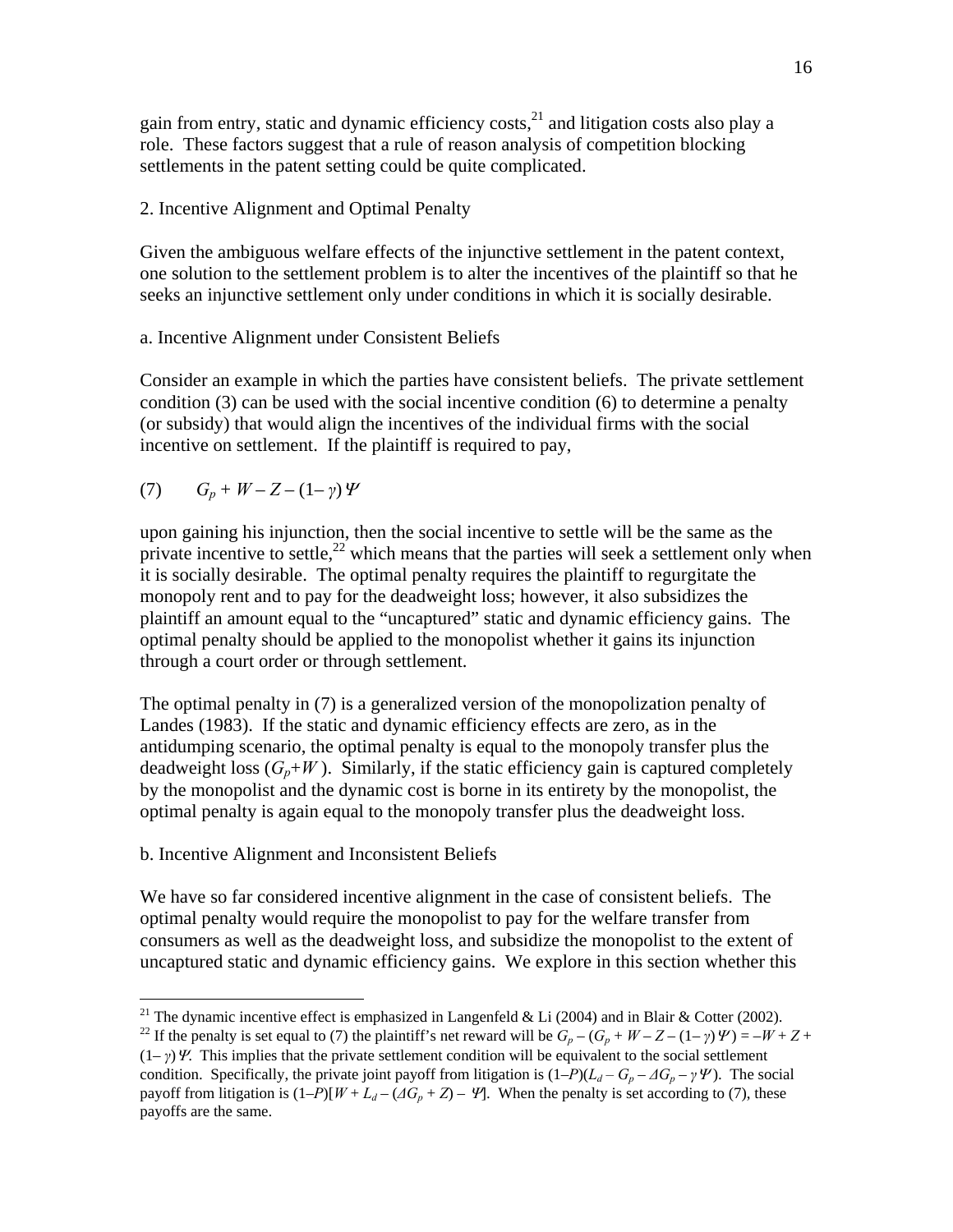approach remains valid in cases in which the litigants have inconsistent beliefs regarding the ex ante probability of infringement.

First, consider the setting in which litigating parties' beliefs are consistent with the Priest-Klein (1984) hypothesis. Trial-outcome predictions diverge but only because of random differences in beliefs. Under the Priest-Klein model, trial-outcome beliefs are generated according  $P_d = P + \varepsilon_d$ ,  $P_p = P + \varepsilon_p$ , where  $\varepsilon_d$  and  $\varepsilon_p$  have mean zero, and where *P* is the objective estimate of the likelihood of a verdict for the plaintiff (the probability of a finding of patent infringement) (Hylton, 2006). If the optimal penalty is imposed on the patent holder then settlement will be acceptable to the parties when

(8) 
$$
(1-P)(W - (\Delta G_p + Z) + L_d - \Psi) - \varepsilon_p(W - (\Delta G_p + Z) - \Psi) - \varepsilon_d L_d + (\varepsilon_p - \varepsilon_d)D < C_p + C_d
$$

and since  $\varepsilon_p$  and  $\varepsilon_d$  have mean zero, the private and social incentives to settle will be the same in expectation. Thus, in the Priest-Klein scenario, the optimal incentive alignment penalty accomplishes its objective. $^{23}$ 

Now consider the inconsistent beliefs scenario where  $P_d = P$ ,  $P_p = P + Q$ , and  $1-P > Q >$ 0. The defendant's prediction is equal to the objective probability of infringement, while the plaintiff overestimates the likelihood the patent will be upheld. The joint private return from litigation is equal in expectation to

(9) 
$$
(1-P)(L_d - G_p - \Delta G_p - \gamma \Psi) + Q(G_p + \Delta G_p + \gamma \Psi) + QD
$$

where the first term reflects the potential net gain if the injunction is overturned. The last two terms reflect the differences in the parties' expectations of the trial outcome. Recall that the social return from litigation is equal to  $(1-P)(W + L_d - (\Delta G_p + Z) - \Psi)$ .

The optimal penalty equates the private and social returns from litigation. Unlike the Priest-Klein scenario, the optimal penalty is no longer the generalized monopolization penalty (Landes, 1983) in (7). In this case, the optimal penalty is

(10) 
$$
G_p + \delta(W - Z - (1 - \gamma) \Psi) + (1 - \delta) [Q(\Delta G_p + \gamma \Psi + D)]
$$

 $\overline{a}$ 

where  $\delta = (1-P)/(1-P-O) > 1$ . The intuitive explanation for (10) is easier seen under the assumption that there are no static or dynamic efficiency concerns, in which case the optimal penalty would be

 $^{23}$  The Priest-Klein generates a plaintiff win rate prediction of 50 percent. This is consistent with the evidence on patent litigation. Plaintiff win rates in patent infringement litigation are roughly 50 percent, see Allison & Lemley (1998). Thus, the empirical evidence suggests that patent infringement trials can be described by the Priest-Klein model. However, this does not imply that half of patents are invalid. The evidence on win rates shows that only the most uncertain patents are litigated all the way to judgment, and that within the sample of litigated patents plaintiffs are no better than defendants at determining the validity of the patent.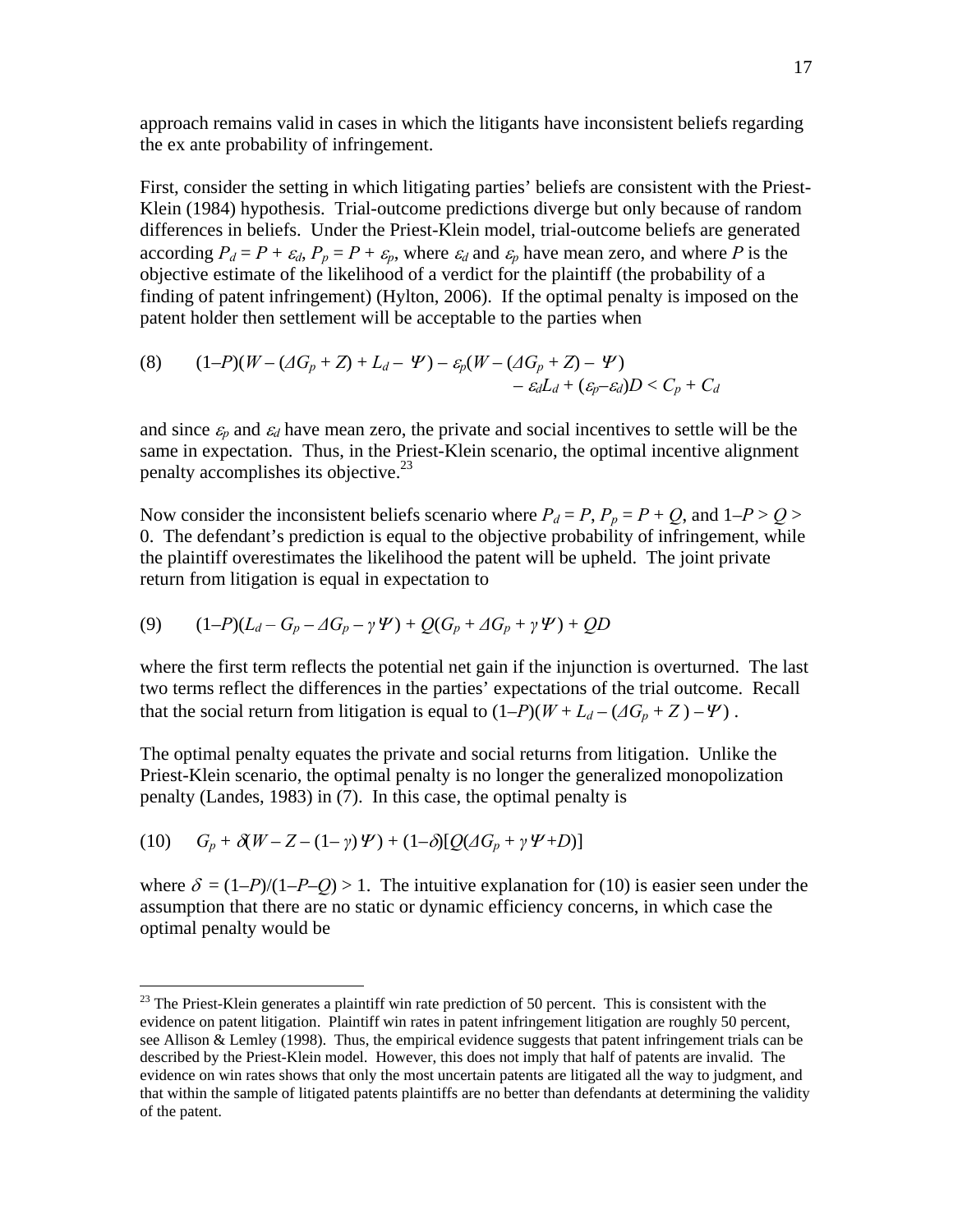## $(11)$   $G_p + \delta W + (1-\delta)QD$ .

Since the litigation decision is influenced by the divergent trial-outcome expectations of the parties, the optimal penalty reduces the relative importance of this effect by increasing the weight on *W*. In addition, since divergent expectations already push the parties into litigation, there is a lesser need in this case to use a large penalty (because some monopolies will be overturned by the court). This is the reason for the last term in (11), which is negative.

The lesson suggested here is that when divergent beliefs (or asymmetric information) drive the parties into litigation (because plaintiffs believe that the likelihood of a finding of infringement is greater than defendants think it is), the optimal penalty is less than it would be under consistent beliefs (7) because the worst-case monopolization scenario will be overturned more often in the courts. Conversely, when divergent beliefs cause the parties to litigate less frequently than they would under consistent beliefs (because defendants believe the likelihood of a finding of infringement is less than plaintiffs think it is), the optimal penalty will be greater than it would be under consistent beliefs.

## 3. Waivers

A policy of banning reverse or injunctive settlements would lead parties to opt for predispute settlements, or waivers. Since the private and social returns from litigation are not the same, predispute waivers will be exchanged under conditions in which they may not be socially desirable.

Some patents are infringed intentionally. In other cases, the rival firm infringes the patent because it has not taken care (e.g., engaged in a search of patent records) to avoid the infringement. It follows that the infringement problem can be treated like that of accidental injuries.

Suppose the rival firm has a choice of taking care (search) or not taking care (no search). Let x be the cost of taking care to avoid infringement. Let  $\lambda_c$  be the probability that infringement occurs when the rival firm has taken care, and let  $\lambda_{nc}$  be the probability that infringement occurs when the rival firm has not taken care.

We will make a few simplifying assumptions for the analysis of waiver agreements. First, we will assume consistent beliefs regarding the patent's validity  $(P_p = P_d = P)$ . Second, in the analysis below we will assume that the patent holder loses his monopoly only through some conduct by the rival that could form the basis of an infringement claim – even if it is not technically infringement. This rules out instances in which the rival firm takes some action that causes the incumbent to lose its monopoly, but the incumbent has no credible basis at all for an infringement claim. Third, we will simplify matters by assuming that the patent holder does not introduce any ex post static efficiencies (e.g., demand inducement). Fourth, we will assume that maintenance of the patent monopoly is socially desirable, which means that  $\Psi - W - L_d > 0$ .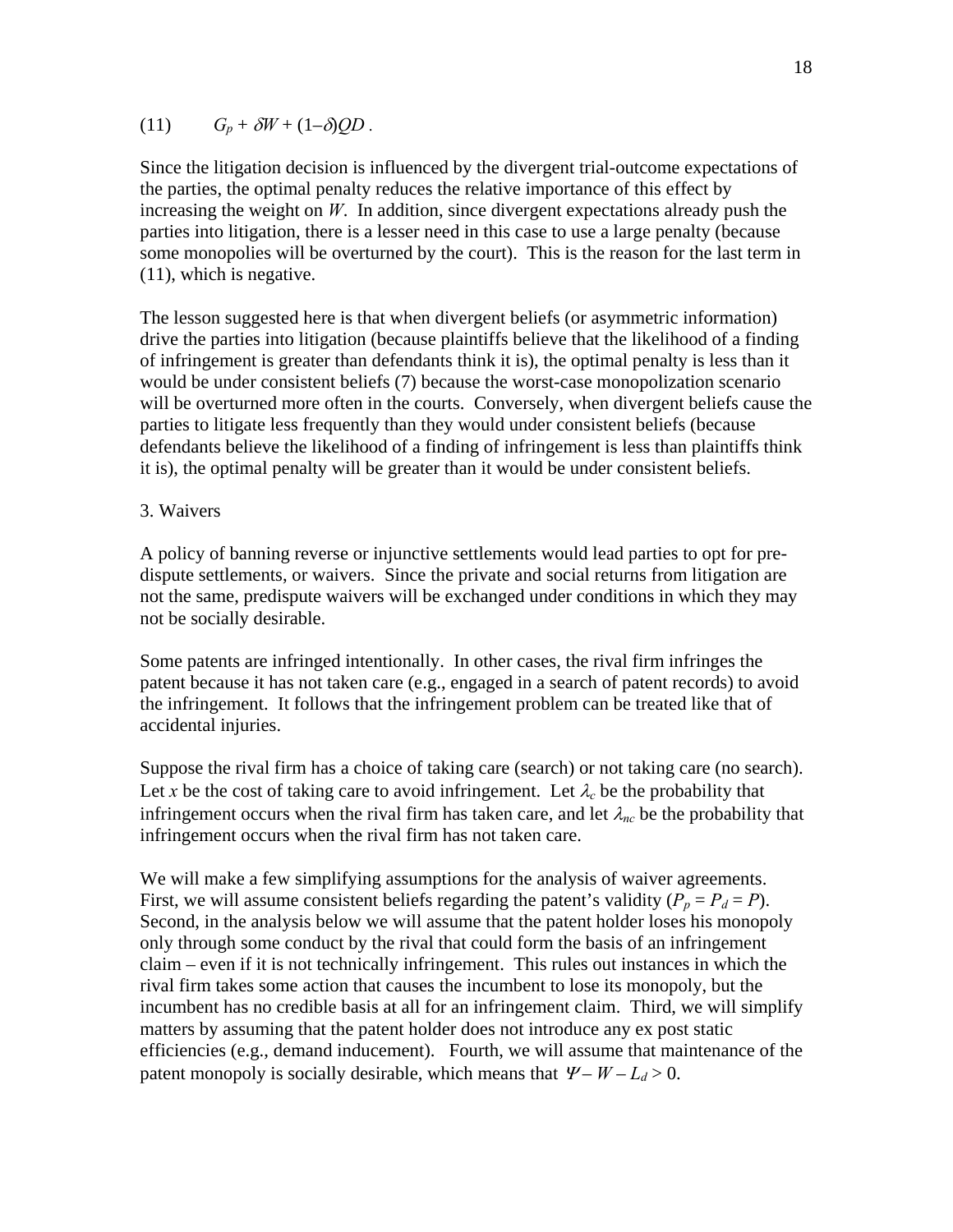A patent holder could enter into a predispute waiver, in which the monopolist agrees not to sue the rival for infringement. First, let's consider a *standard waiver*. In a standard waiver, the potential plaintiff (patent holder) accepts a payment in exchange for an agreement not to sue the rival firm when it infringes the patent. The minimum price demanded by the patent holder for the waiver is

(12) 
$$
\lambda_{nc}(G_p + \gamma \Psi) - [\lambda_c(1-P)(G_p + \gamma \Psi) + \lambda_c C_p].
$$

This is the difference between the patent holder's expected loss in the absence of the right to sue for infringement and his expected loss given the right to sue for infringement.<sup>24</sup> The maximum offer from the rival (or potential defendant) would be

$$
(13) \t x + \lambda_c C_d + \lambda_c PL_d,
$$

which reflects the expected costs of search, litigation, and infringement liability.<sup>25</sup> It follows that a standard waiver will be exchanged when

(14) 
$$
(\lambda_{nc} - \lambda_c(1-P))(G_p + \gamma \Psi) - \lambda_c PL_d - x < \lambda_c (C_p + C_d).
$$

In other words, when the joint benefits of deterrence, as between the two parties, are less than the total cost of litigation, a standard waiver will be exchanged.

Now let us consider an *injunctive waiver*. In the injunctive waiver, the potential plaintiff (patent holder) accepts (or gives) a payment in exchange for an agreement not to sue the rival and for the rival to forgo the infringing activity.

The injunctive waiver is acceptable to the potential plaintiff if

(15) 
$$
S + \lambda_{nc}(G_p + \gamma \Psi) > \lambda_{nc}(G_p + \gamma \Psi) - [(\lambda_c(1-P)(G_p + \gamma \Psi) + \lambda_c C_p)]
$$

The second term on the left hand side reflects the assumption that the monopolist will lose nothing in the event that an infringing act takes place, because the waiving defendant will immediately forgo the infringing conduct. As a result, the injunctive waiver is far more valuable to the patent holder than is the standard waiver.

The injunctive waiver is acceptable to the potential defendant if

(16)  $S + \lambda_{nc}L_d < x + \lambda_cC_d + \lambda_cPL_d$ .

 $\overline{a}$ 

An injunctive waiver will be mutually agreeable when:

 $24$  For the formal analysis of waiver incentives in the context of ordinary litigation, see Hylton (2000).  $25$  To simplify we are ignoring the possible damage claim component, which would be purely speculative at the stage of a waiver negotiation. Moreover, under the Hatch-Waxman Act, pioneer drug developers can file infringement suits after being notified that a generic intends to enter the market (see, e.g., Blair  $\&$ Cotter (2002), at 505-506). This model applies especially to litigation under the Hatch-Waxman provisions, which is the most common source of reverse patent settlements today.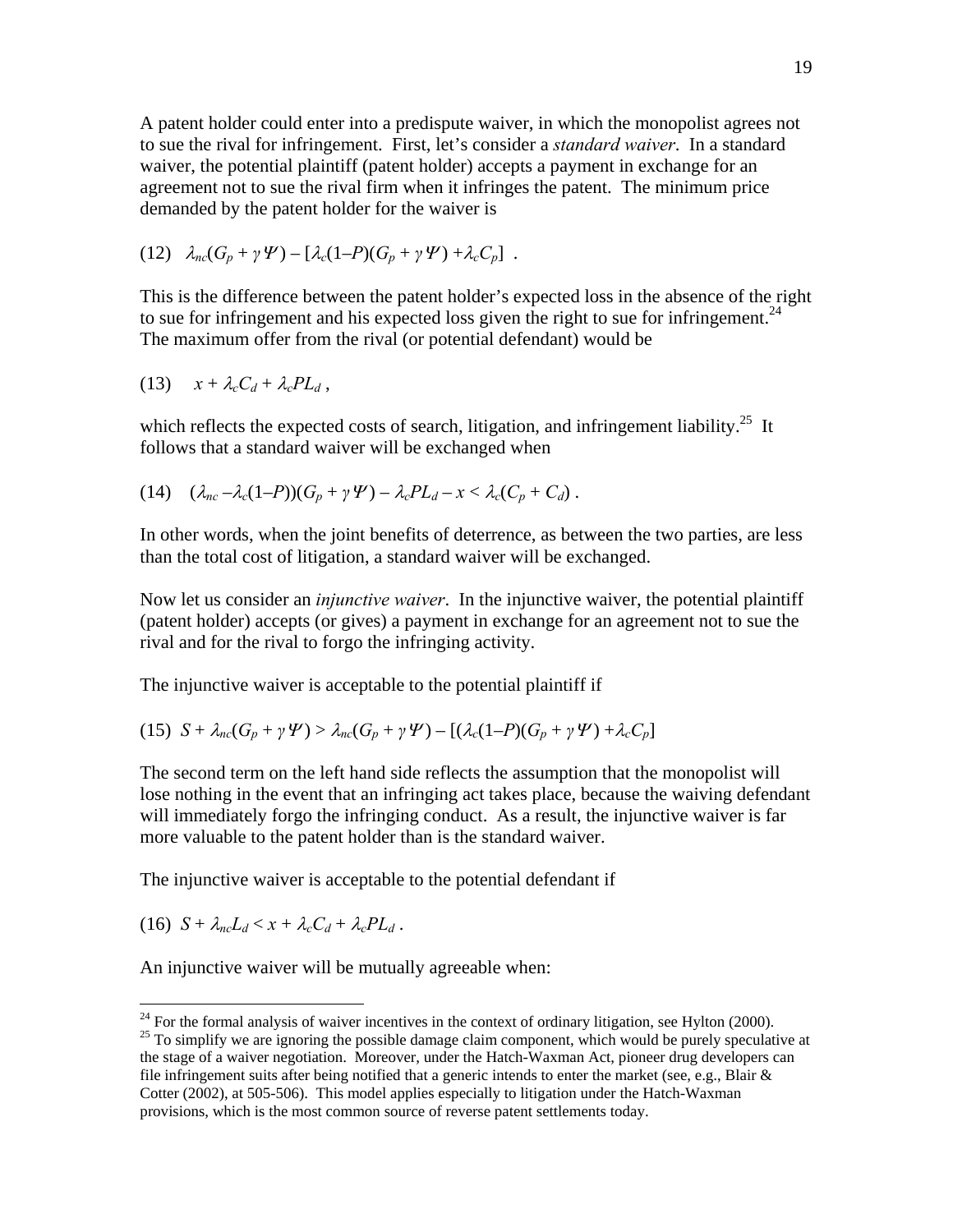(17) 
$$
(\lambda_{nc} - \lambda_c P)L_d - [\lambda_c(1-P)(G_p + \gamma \Psi)] - x < \lambda_c(C_p + C_d)
$$

Finally, consider the social interest in waivers. In a setting in which no one litigates, so patents are infringed at will, the social cost would be

$$
(18) \qquad \lambda_{nc}(\Psi - W - L_d)
$$

1

With infringement litigation available, the total social cost is

(19) 
$$
x + \lambda_c (1 - P)(\Psi - W - L_d) + \lambda_c (C_p + C_d)
$$

It follows that patent litigation is not socially desirable if

(20) 
$$
[\lambda_{nc} - \lambda_c(1-P)](\Psi - W - L_d) - x < \lambda_c(C_p + C_d) \, ,
$$

which means that the social benefit from deterring infringement less the cost of avoiding infringement is less than the patent litigation costs. Even if all patents are socially desirable, patent litigation may not be socially desirable.

More importantly, comparing the social waiver incentive condition (20) to the private waiver incentive conditions  $[(17)$  and  $(14)]$ , it is clear that the private and social incentives for waiving infringement litigation are not the same. Because of the externalities present in the patent context, the private waiver incentive conditions diverge from the social waiver conditions. This is not true in the normal (e.g., tort) litigation context, where the private waiver condition and the social waiver condition are the same (Hylton, 2000).

In the standard litigation context, predispute waivers provide a Coasean solution to the problem of inefficient litigation.<sup>26</sup> In the patent infringement setting, private waiver agreements do not provide a solution to the problem of inefficient infringement litigation.

There is more to be said about the private and social incentive conditions for waivers. First, compare the standard private waiver condition (15) to the social waiver condition (20). They imply the following:

*Proposition 5: If the probability of infringement is the same whether or not the rival takes care* ( $\lambda_{nc} = \lambda_c$ ), *then the optimal penalty*  $G_p + W - (1 - \gamma) \Psi$  guarantees that standard *waivers will be exchanged when and only when patent infringement litigation is socially undesirable*.

To see this note that if  $\lambda_{nc} = \lambda_c$ , then (14), the condition for privately optimal waivers, becomes

 $26$  On the inefficiency of litigation, see Shavell (1982b). On waivers as a Coasean solution, see Hylton (2000).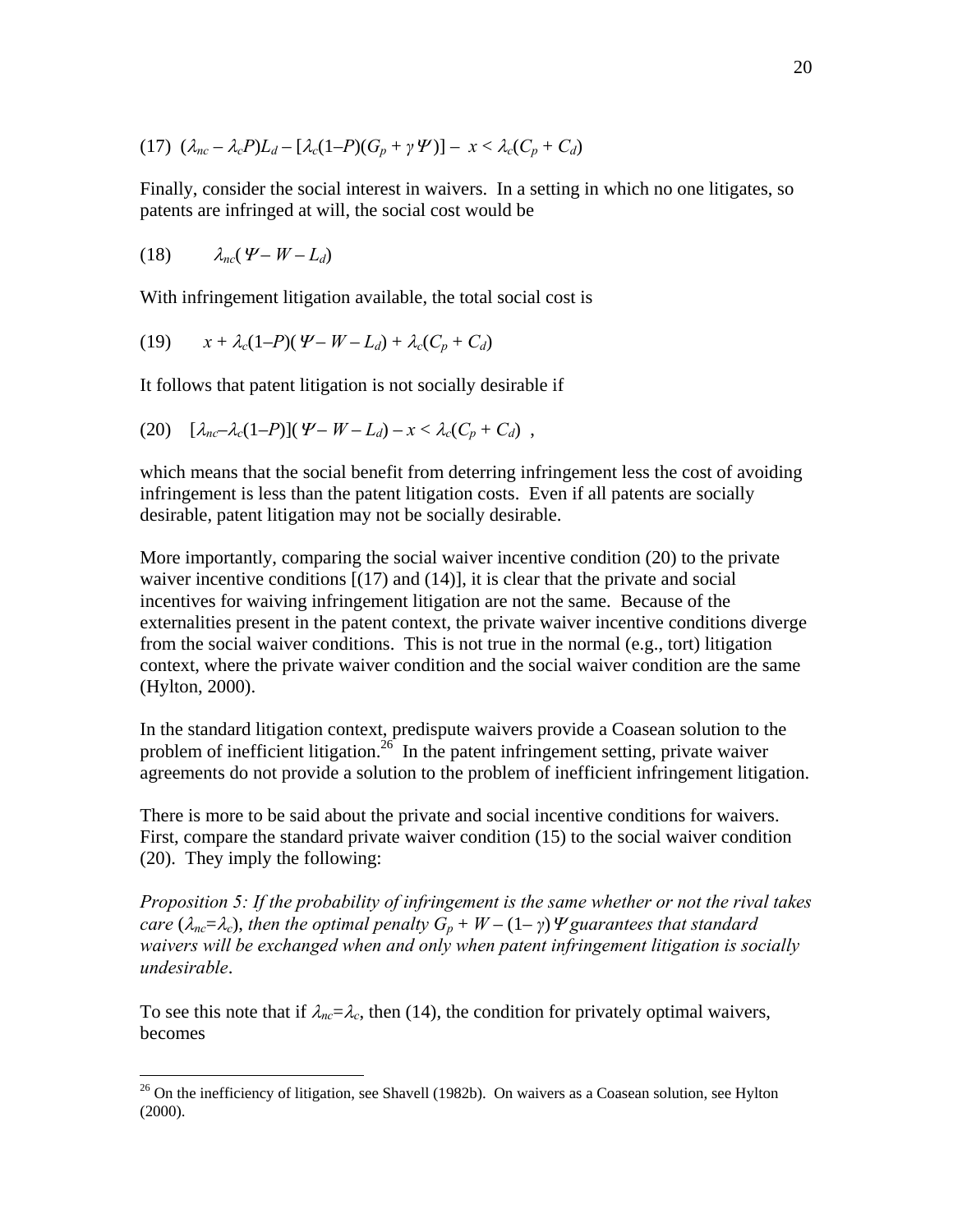$$
(21) \quad \lambda_c P(G_p + \gamma \varPsi - L_d) - x < \lambda_c (C_p + C_d)
$$

and (20), the condition for socially optimal waivers, becomes

(22) 
$$
\lambda_c P(\Psi - W - L_d) - x < \lambda_c (C_p + C_d)
$$

Thus, if  $\lambda_{nc} = \lambda_c$ , and if the monopolist pays a penalty equal to  $G_p + W - (1 - \gamma) \Psi$ , private waivers allowing infringement to occur will be exchanged when and only when patent litigation is socially undesirable. If the probability of infringement is not independent of the care taken by the rival, then the optimal penalty is more complicated.<sup>27</sup>

Now compare the injunctive waiver condition (17) to the social waiver condition (20). If  $\lambda_{nc} = \lambda_c$ , then (17) becomes

(23) 
$$
\lambda_c(1-P)(L_d-G_p-\gamma\Psi)-x<\lambda_c(C_p+C_d)
$$

and it is socially desirable to enforce patents when

$$
(24) \qquad \lambda_c P(\Psi - W - L_d) > x + \lambda_c (C_p + C_d)
$$

1

If the monopolist is required to pay the penalty  $G_p + W - (1 - \gamma) \Psi$ , then the private incentive for the exchange of injunctive waivers (preventing infringement) becomes

(25) 
$$
\lambda_c(1-P)(\Psi - W - L_d) > x + \lambda_c(C_p + C_d)
$$
.

*Proposition 6: If the probability of infringement is the same whether or not the rival takes care* ( $\lambda_{nc} = \lambda_c$ ), and if the ex ante probability of infringement is greater than fifty percent  $(P \ge 1/2)$ , then the optimal penalty  $G_p + W - (1 - \gamma) \Psi$  guarantees that injunctive waivers will be exchanged only when patent infringement litigation is socially undesirable.<sup>28</sup>

These results show that the internalization approach to the optimal penalty (8) is a possible solution to the incentive alignment problem in the waiver setting, but only under special conditions. Specifically, the optimal penalty aligns private and social incentives to settle, and to waive, if the probability of infringement is the same whether or not the firm conducts a search.

Although the incentive alignment approach is possible in the waiver context, it requires much more information than in the settlement context. The informational requirements

<sup>&</sup>lt;sup>27</sup> The optimal penalty in the general standard waiver case is  $G_p + W - (1 - \gamma) \Psi + [(\lambda_{nc} - \lambda_c)/(\lambda_{nc} - \lambda_c(1 - P))]L_d$ . The last term is an additional charge to the monopolist because his contract has increased the rate of infringement and at the same time denied society the gain from that increased rate of infringement.

<sup>&</sup>lt;sup>28</sup> The optimal penalty in the general injunctive waiver case is  $G_p + \sqrt{W} - (\sqrt{I} - \gamma) \Psi - [(\sqrt{I} - 2P)(\sqrt{I} - P)]L_d$ , where  $\prod = ([(\lambda_{nc} - \lambda_c(1-P)]/\lambda_c(1-P)).$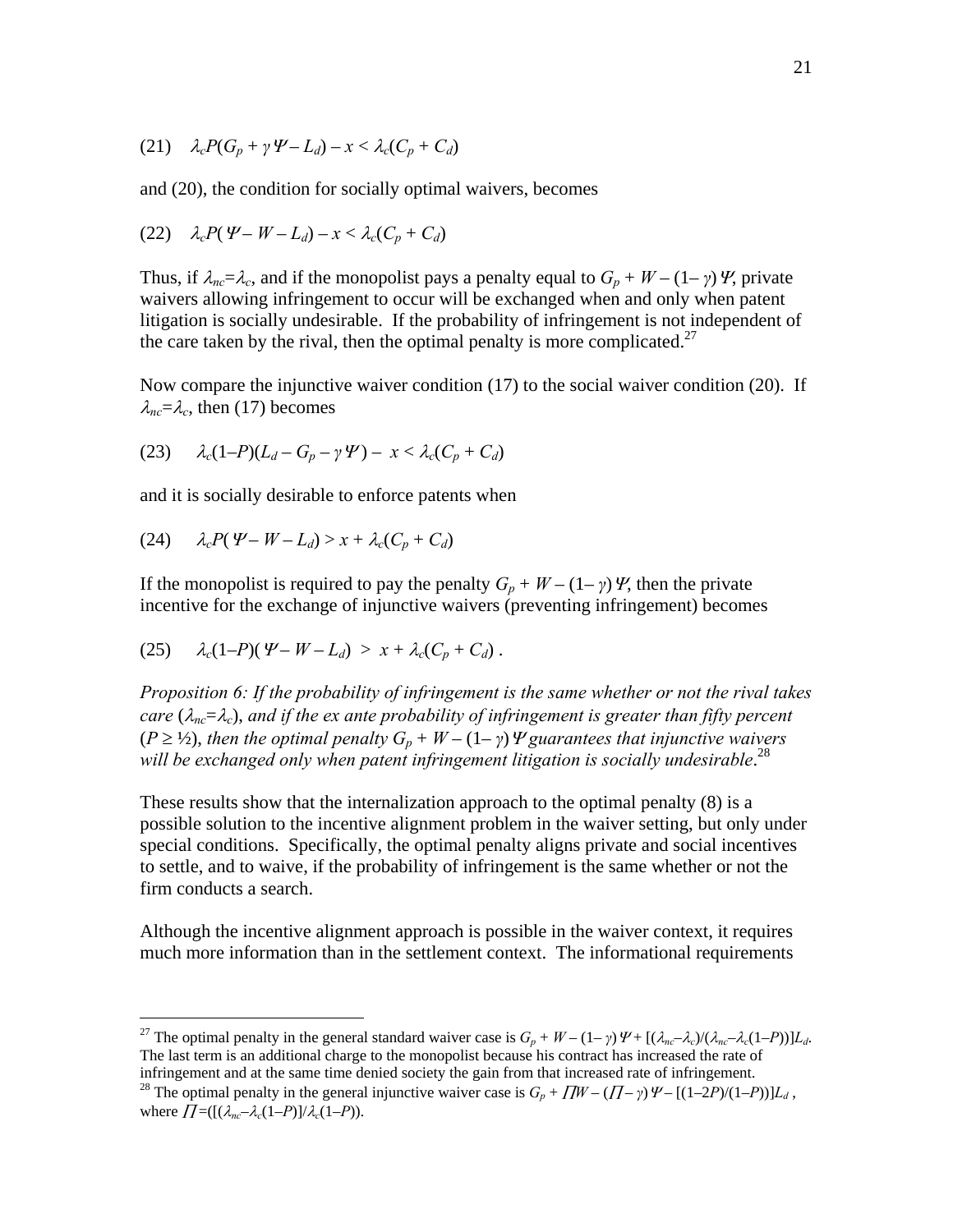are so steep, in the waiver context, that the optimal penalty approach may not be a practical solution.

## 4. Risk Aversion, Clouds over Patents, and Other Costs

There are other costs that could be incorporated into the model of this paper. Some commentators have noted that risk aversion is a factor that drives some patent holders to seek injunctive settlements.<sup>29</sup> In any event, the cost of risk could be incorporated into this analysis as another cost that, like litigation costs, the parties can avoid by entering into a settlement.

Some commentators have pointed to the uncertainty surrounding the patent as a motivating factor behind injunctive settlements. A patent, as commentators have noted, is not a right to exclude, but a right to  $try$  to exclude. It is a probabilistic property right.<sup>30</sup> However, the holder of a patent clearly has an incentive to increase its value by reducing the likelihood that it will be found insufficient as a bar to some rival.

Transaction cost reduction provides another motivation to seek an injunctive settlement. Patents are traded. If the uncertainty concerning validity can be reduced, it will be easier to trade in patents. Uncertainty is a transaction cost that obstructs efficient trades in the market for patents.

## III. Practical Implications

As a preliminary matter, the reverse payment settlements that have become controversial in competition-blocking litigation, particularly in the patent antitrust and antidumping settings, reflect features that are observed generally in injunctive litigation. The parties in injunctive litigation have the option of choosing a standard settlement that preserves the status quo or an injunctive settlement that implements the terms sought by the plaintiff. Both types of settlement are potentially wealth enhancing to the litigating parties, and to society as well, because they avoid expenditures on litigation. Injunctive settlements are likely where the gain to the plaintiff from the injunction exceeds the loss to the defendant. Reverse payment settlements are likely to be observed whenever the stakes from the injunction are large relative to the damages and the costs of litigation.

These general observations may take on a special importance in the context of competition-blocking litigation. The gain to the plaintiff from the injunction, in the competition blocking context, will be correlated with the consumer welfare loss from blocking competition. Injunctive lawsuits will tend to be filed in areas where the potential consumer harm is greatest. Injunctive settlements will be among those lawsuits with the greatest potential harm to consumers, and (virtually) all of them will be reverse settlements (Proposition 1). For these reasons, the suspicions concerning reverse settlements in the competition-blocking context are warranted.

1

 $29$  See Crane (2002).

<sup>30</sup> Shapiro (2003)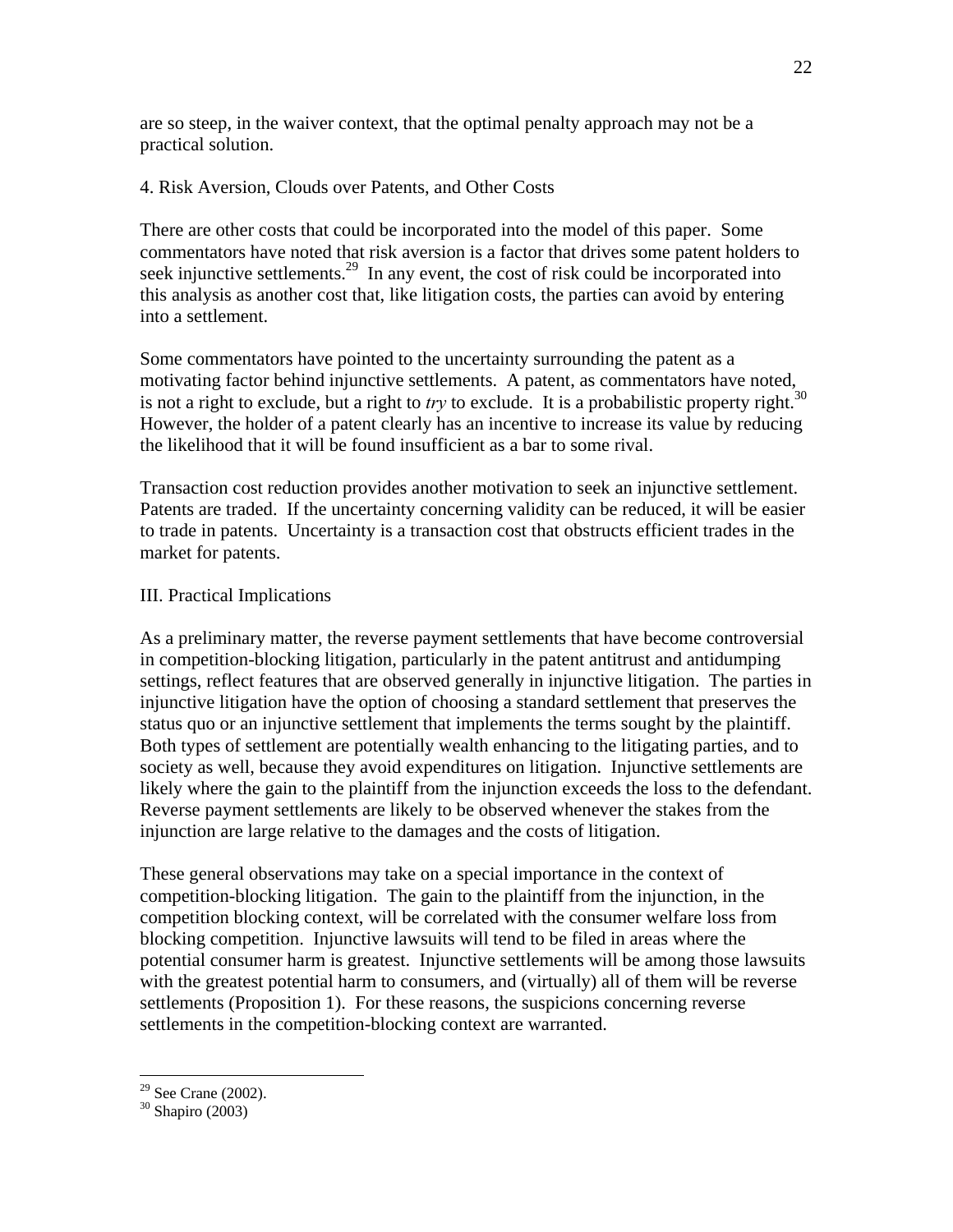Those suspicions, however, have to be balanced against the social welfare gains that are generated by reverse payment (injunctive) settlements. They reduce litigation costs. Moreover, if the reason for blocking competition is to support dynamic (innovation) or static efficiency incentives (market development), then the settlements may improve welfare in some cases. The mere fact that a large reverse settlement payment has occurred is not a sufficient basis for inferring that the settlement reduces social welfare.<sup>31</sup> These straightforward observations have been disregarded in some of the critical discussions of reverse settlements.

The core source of controversy surrounding injunctive settlements is that the social incentive to settle differs from the private incentive. This is also a feature observed generally in litigation. In the general litigation context, commentators have noted that parties may settle when it would be better from society's perspective if they litigated in order to enhance the stock of legal capital (Fiss 1984; Hylton 2000). The mere existence of litigation costs does not imply a divergence between private and social settlement incentives. Litigation costs (in most models) are borne entirely by the parties. Given this, any settlement achieved to avoid litigation costs is also consistent with social welfare. But once we consider broader societal effects from litigation – such as effects on the stock of legal capital or the congestion of courts – then we must recognize that the private and social settlement incentives diverge.

The divergence between private and social incentives is especially noticeable in the competition-blocking scenario. The reason is that there is a third party, the consumer, who is directly affected by the parties' settlement agreement.

#### A. Variations on Settlement

1

The model in this paper assumes that the settlement agreement follows a legitimate competition-blocking lawsuit – such as an antidumping prosecution or a patent infringement claim. However, this need not be the case, and this raises some important issues that are not directly addressed by this model. One can expand the model to take these additional issues into account.

There are several types of competition-blocking settlements, some of which seem to fall outside of the model examined here. One type is a competition-blocking settlement that is reached in connection with a lawsuit that has no connection to competition. For example, the plaintiff could sue the defendant for defamation, and condition settlement on the defendant's agreement to stay out of his market. Suppose, for example, that the lawsuit is nothing more than a ruse to allow the parties to enter into a competition-

<sup>&</sup>lt;sup>31</sup> If the stakes are sufficiently large, reverse payments will occur even though the likelihood of a finding of infringement is high. Moreover, if the dynamic efficiency cost is substantial, the reverse settlement may enhance social welfare. These are basic implications of the model in Part IV of this paper. It is in contrast to one of the most widely-accepted views in the patent-antitrust literature that a large reverse payment should be taken as a clear sign that the patent is invalid, see, e.g., Hovenkamp (2004, at 28) ("a firm willing to pay roughly \$75 million per year to keep an alleged infringer out of the market when a successful preliminary injunction would have done the same thing for the cost of obtaining the injunction indicates that the prospects for a preliminary injunction were very poor.")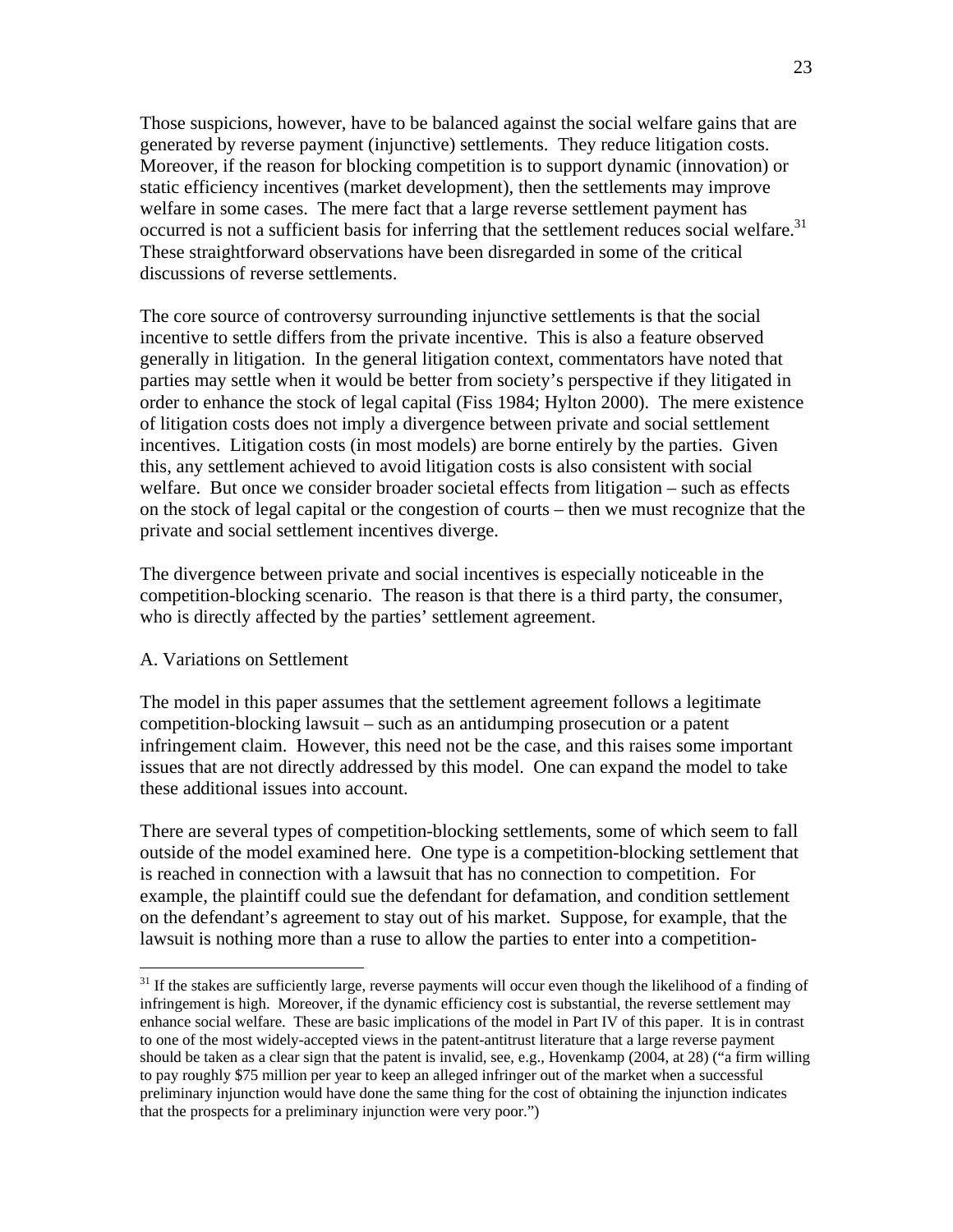blocking agreement under the cloak of settlement. If the lawsuit itself is ginned up for the sole purpose of cloaking an anticompetitive agreement, then both the social welfare loss from prohibiting competitive entry  $(W + L_d)$  and the litigation costs are elements of waste. Unless there is some efficiency that is generated by the settlement, it should be considered per se illegal.

A second variation based on the settlement just mentioned is one attached to a legitimate lawsuit. Suppose the plaintiff brings a legitimate defamation lawsuit against the defendant and conditions settlement on the defendant agreeing to stay out of his market. The settlement saves society the litigation costs in this case. Still, the lawsuit itself could not have led to the same result. If there is no efficiency generated by the settlement, its social desirability will be determined by a comparison of the welfare loss and the avoided litigation costs.

A third variation involves a real competition-blocking lawsuit, such as antidumping or patent infringement, that generates a settlement, as in this model; but the settlement is more restrictive of competition than the lawsuit itself. For example, the settlement may require the defendant to stay out of several markets. This variation is in fundamental respects the same as the second variation. Assuming no efficiency gain generated by the settlement, its social desirability will be determined by a comparison of the total welfare loss (including the loss due to the additional restrictions) and the avoided litigation costs.

There is a strong case for treating the second and third variations as per se antitrust violations. The settlement could be efficient in both cases. But the anticompetitive potential is clearly greater than in the case examined in the model of this paper. And since the anticompetitive potential is virtually limitless in the second and third variations, a per se rule may be appropriate.

These variations suggest the need for legal doctrines that distinguish settlements in (a) legitimate competition blocking lawsuits that are (b) within the boundaries of the lawsuit's anticompetitive effect. Settlements that do not satisfy these two conditions raise serious suspicions under the antitrust laws.

## B. Proposals for Regulating Settlements

1

There are several types of proposals that have been suggested for regulating reverse payment injunctive settlements. Perhaps the simplest is to declare all such settlements per se unlawful under the antitrust laws. Hovenkamp, Janis, and Lemley (2003) proposed that *reverse settlements that exceed the cost of litigation should be deemed per se illegal*. The FTC, in the *Schering-Plough* litigation,<sup>32</sup> adopted this position, though it was rejected by the appellate court.

<sup>32</sup> In re Schering-Plough Corp., No. 9297, at 12 (F.T.C. Dec. 18, 2003),

http://www.ftc.gov/os/adjpro/d9297/031218commissionopinion.pdf, vacated, 402 F3d 1056 (11th Cir. 2005).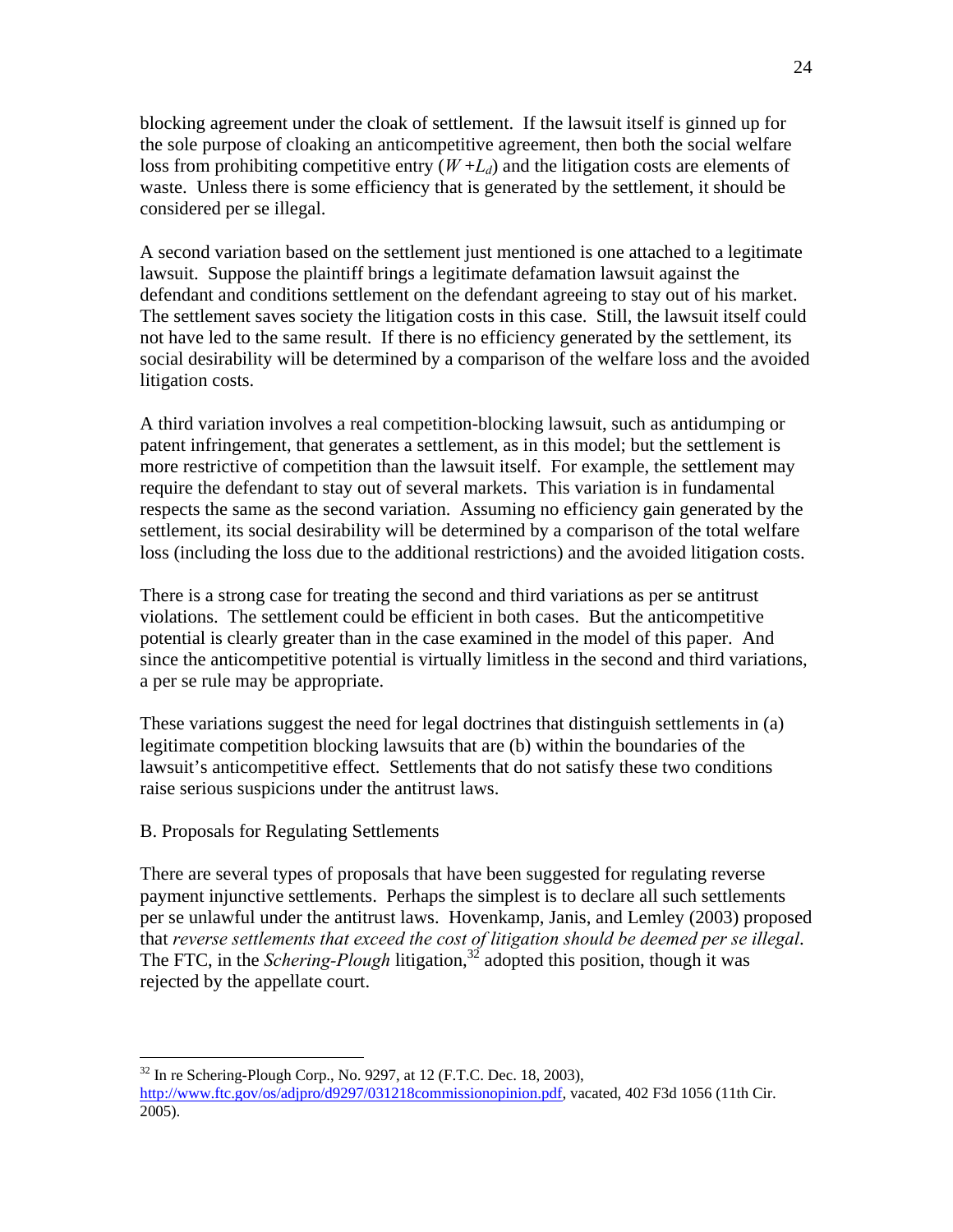The analysis in this paper provides little support for such a per se prohibition. First, the reverse settlement is a signal that the gain to the defendant from competitive entry (equivalently, the defendant's loss from the injunction) is large relative to the damages and costs of litigation. That is consistent with the claim that the settlement poses a risk to consumers. However, the reason the plaintiff is willing to pay for the reverse settlement is that the plaintiff's gain from the injunction is also large relative to the damages and litigation costs. The plaintiff's gain could be large because of the static (market development) or dynamic (innovation) gains from the injunction. The mere fact that a large reverse payment is observed does not imply that the settlement reduces either overall social welfare of consumer welfare.

Suppose the reverse settlement is less than the total cost of litigation, which would be permitted under the Hovenkamp, Janis, and Lemley proposal. It should be clear that the plaintiff and defendant can alter the terms of settlement to bring about this result, whatever the social welfare effects of their settlement. For example, the parties could agree to share all or parts of their markets rather than let the settlement payment be the only variable term of the agreement.

Another per se rule was proposed in Crane (2002), which is to prohibit, on a per se basis, reverse payment injunctive settlements when the ex ante likelihood of a finding of infringement (*P*) is low and to adopt a per se legality rule when the likelihood of a finding of infringement is high. This would require a preliminary determination of the likelihood of patent infringement as part of the antitrust trial. $^{33}$ 

This paper's model indicates that there are other factors in addition to the ex ante likelihood of a finding of infringement that should be part of the analysis. Certainly if the ex ante likelihood of a finding of infringement is close to one the settlement should be permitted. This rule would be advisable even when there were no possible efficiency bases for enjoining competitive entry. If the ex ante likelihood of a finding of infringement is almost one, prohibiting the injunctive settlement would be socially harmful because it would force wasteful litigation expenses.

However, even if the ex ante likelihood of plaintiff success in the infringement suit is not high, a reverse settlement may be defensible on welfare grounds. The reason is that in addition to the static welfare losses created by the settlement, a social planner would have to take into account the potential efficiency gains from the injunction. For example, suppose the likelihood of a finding of infringement is only 50%. Suppose the static welfare loss (from monopoly pricing) is \$100, the gain from competitive entry is \$100, and the total cost of litigation is only \$20. If there are no potential efficiency gains, the social gain from continued litigation would be \$100, and the cost of that litigation would be only \$20. It would make sense, then, to ban the reverse injunctive settlement. However, suppose the efficiency gain from market development is \$180. In that case, the expected social gain from continued litigation would be \$10, which is less than the total

1

 $33$  For arguments against such an approach, see Brodley & O'Rourke (2002). One obvious problem with Crane's proposal is that a "preliminary determination" of the patent infringement question could be such a costly and time consuming proceeding that it fails every test of its efficiency.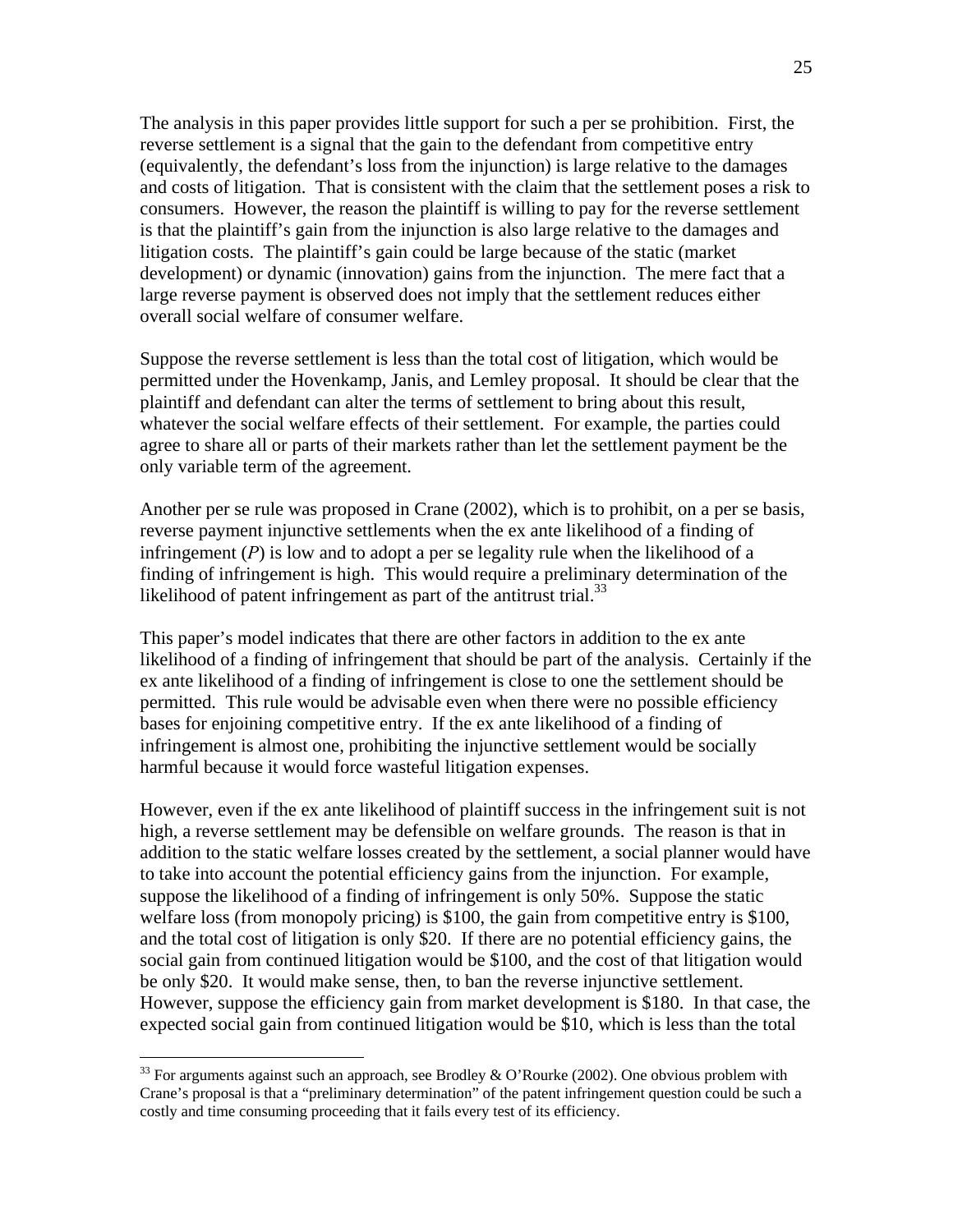cost of litigation. Even if the ex ante likelihood of an infringement finding were only 40%, it would still be desirable to permit the reverse injunctive settlement. This example shows that the potential efficiency gains do not have to overwhelm the potential static welfare losses for the reverse injunctive settlement to be socially desirable – and that is because of the existence of litigation costs. The greater the litigation costs, the less demanding society should be on the size of the potential efficiency gains and the ex ante likelihood of success in an infringement action. $34$ 

Shapiro (2003) proposes a standard that would require settlements to give consumers the same level of welfare in expectation that they would receive had litigation occurred. Although it is not clear how such a standard would be implemented, it probably would require a comparison of the expected static welfare losses with expected efficiency gains. Presumably the settlement would be permitted under this standard only when expected efficiency gains exceeded expected welfare losses. This approach ignores the risk of judicial error and litigation costs as factors that might justify a settlement on social welfare grounds. The basis for ignoring these factors is unclear. The risk of error and litigation expenses are real costs.

A rule-of-reason approach<sup>35</sup> to the review of a reverse settlement should take into account the ex ante likelihood of a finding of infringement, the likely welfare losses (a function of the scope of the patent), efficiency costs, and litigation costs. Such a standard would be difficult to implement, and might lead to a recommendation to forbear from prohibiting reverse patent settlements unless there is clear evidence that market development and innovation incentives are not implicated by the dispute, which is likely to be rare. Judge Posner, in *Asahi Glass v. Pentech Pharmaceuticals*,<sup>36</sup> suggests that injunctive settlements should be upheld unless there are "suspicious circumstances" indicating anticompetitive effect.<sup>37</sup> Suspicious circumstances might indicate that the patent settlement agreement is merely a device to facilitate collusion.<sup>38</sup> This approach could provide the basis for a rule of reason test of settlements. It would stay the hands of courts in cases where suspicious factors were not present. The danger is that courts may expand the set of suspicious circumstances to include factors that are not reliable signals of anticompetitive effect.

The strongest case for a per se prohibition of reverse settlements is offered by the antidumping setting. In the antidumping setting we observe a domestic cartel seeking to exclude a low-price foreign rival. The end result of a successful prosecution will be a reduction in consumer welfare. The plaintiff cartel is not involved in innovation or the

<sup>&</sup>lt;sup>34</sup> One factor that weighs in favor of Crane's approach is the fact that the social cost of rejecting an infringement claim is likely to be positive correlated with the ex ante probability of infringement. In light of this Crane's approach may be preferable because it comes close to the right answer in most cases without requiring an enormously difficult rule-of-reason analysis.

 $35$  See Blair & Cotter (2002), suggesting a rule of reason approach to reverse patent settlements; see also Schildkraut (2004).

<sup>36 289</sup> F.Supp. 986 (N.D. Ill 2003).

 $37$  Id. at 992. Posner's opinion indicate that courts also try to distinguish legitimate from illegitimate settlements, as suggested in the discussion in part III.A of this paper.

settlements, as suggested in the discussion in part II. framework that would enable courts to infer anticompetitive intent.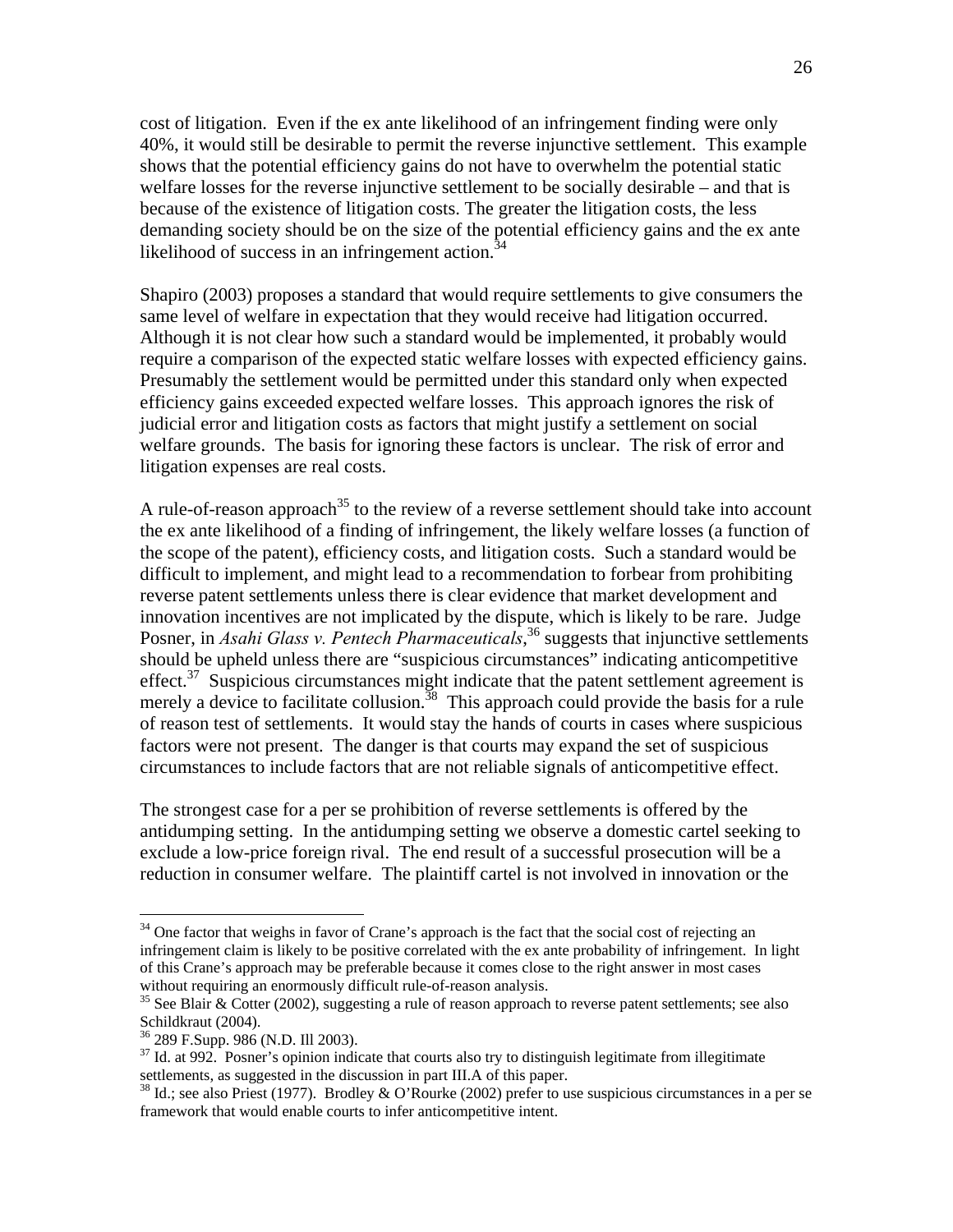creation of static efficiencies that might justify a protected market. In this scenario there is a strong case for prohibiting reverse settlements, or treating them as per se antitrust violations. Under the conditions in which a reverse settlement is attractive, the settlement will very likely reduce social welfare, because the litigation costs avoided will be much smaller than the expected welfare losses. However, even this "strongest case" does not extend to all injunctive settlements in the antidumping context. There may be cases in which the litigation costs are large relative to the expected welfare losses, and as a result the injunctive settlement could be socially beneficial.

Outside of the antidumping setting, the case for a per se prohibition of reverse settlements – even a conditional one based on the merits of the infringement claim or the size of litigation costs – becomes considerably weaker. In the patent antitrust setting, the per se approach requires society to forgo static and dynamic efficiencies that might be supported by the injunction.

Another approach to regulating settlements would remove antitrust immunity under the *Noerr-Pennington* doctrine for settlement agreements that are clearly anticompetitive (Cho, 2009). The traditional argument against applying antitrust law to prohibit anticompetitive settlement agreements is that they are merely the byproduct of litigation, and legitimate (not objectively baseless) litigation is immune from antitrust prosecution.<sup>39</sup> An alternative approach for regulating settlements would involve the courts either narrowing the antitrust immunity granted to litigation, or treating anticompetitive settlements under a different set of rules. Although the proper way to distinguish undesirable settlements from the rest would be to weigh all of the factors mentioned earlier (ex ante likelihood of a finding of infringement, potential static welfare losses, potential efficiency gains, and litigation costs), an approximately correct result might be reached through an intent test based on objective evidence. Under such a test, if the plaintiff pressured the defendant to reach a settlement under conditions in which he knew or had reason to know that the likelihood of infringement (*P*) is extremely low, the court would consider the settlement a sham.

One difficulty with all of the new proposals for using antitrust law to regulate settlements is that the regulatory effect can be evaded if the potential litigants enter into waiver agreements. Indeed, a per se ban on reverse payment settlements would simply cause firms to rush into waiver agreements.

This paper proposes a third approach to regulating injunctive settlements. That is to impose an optimal penalty (or subsidy) on to the plaintiff seeking to block competition. If the optimal penalty were imposed in the antidumping context, no firms would seek to block competition. In the patent context, an optimal penalty could be negative (i.e., a subsidy) so that firms may still attempt to block competition even when paying the penalty. The penalty, which generalizes the approach suggested in Landes (1983), would internalize the welfare losses (transfer plus deadweight loss) as well as the uncaptured efficiency gains.

<sup>&</sup>lt;sup>39</sup> Professional Real Estate Investors, Inc. v. Columbia Pictures Industries, Inc., 508 U.S. 49, 60-61 (1993).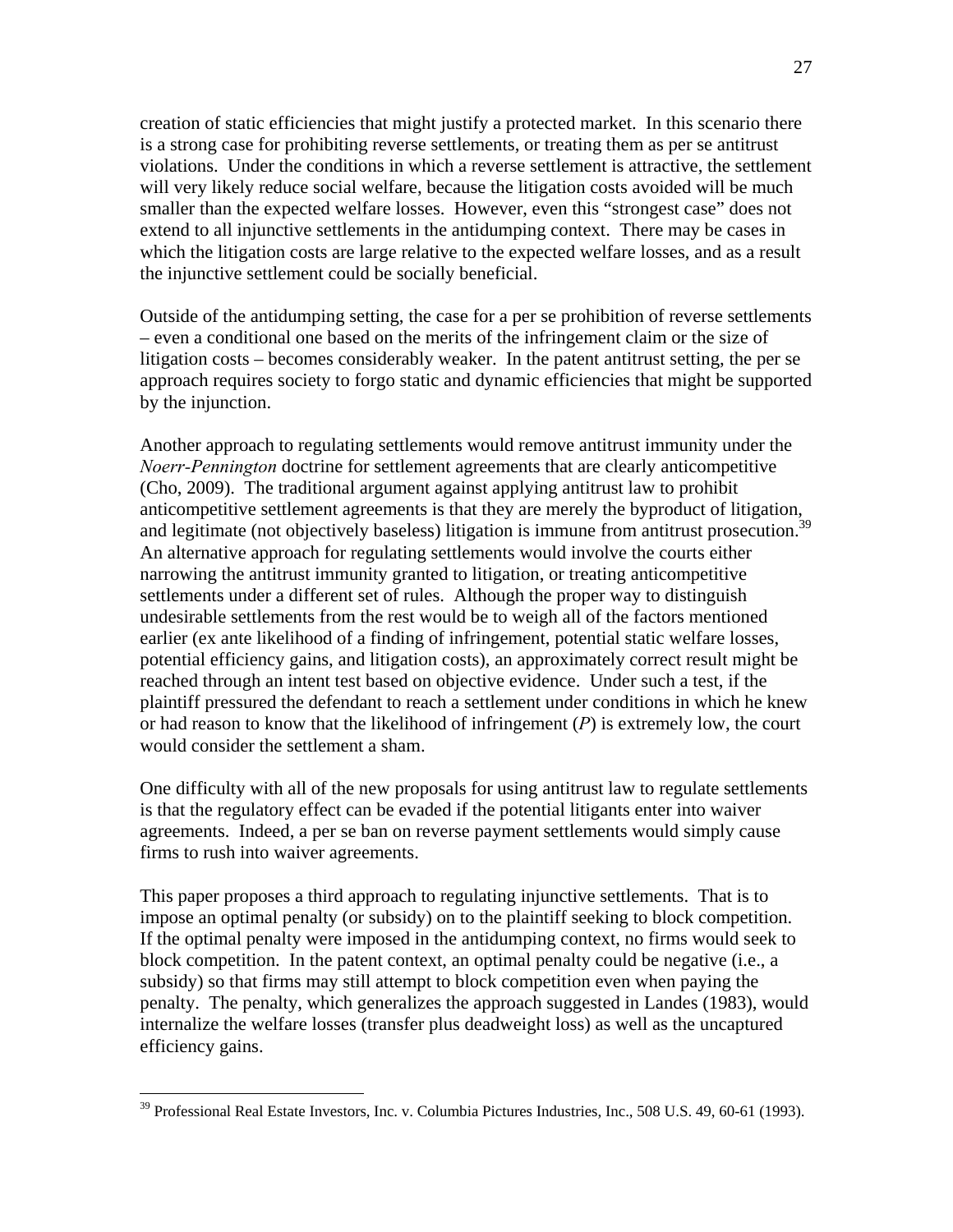The optimal penalty approach would be administratively difficult, but perhaps no more so than a rule of reason standard applied with accuracy. Indeed it might reduce administrative costs by switching the penalty assessment to some administrative process rather than using the courts to generate complicated legal doctrines to assess the legality of injunctive settlements.

The optimal penalty approach has the additional feature that it will not necessarily lose its regulatory impact if firms opt for waiver agreements. If the likelihood that infringement takes place is not greatly dependent on the patent search efforts of rival firms, the optimal penalty approach need not be changed in order to correct incentives even in the predispute waiver setting. On the other hand, if the likelihood of infringement does depend on the patent search efforts of rivals, then agencies could apply a different set of penalties to predispute injunctive waiver agreements.

#### V. Conclusion

This paper presents an economic analysis of injunctive and reverse settlements, and applies it to competition-blocking litigation in the patent-antitrust and antidumping settings. Because of the consumer welfare implications of settlements, some commentators have suggested competition-blocking settlements should be banned. The general issue is the divergence between private and social incentives to settle. This paper identifies the factors that account for that divergence and offers a framework for evaluating the welfare implications of competition-blocking settlements.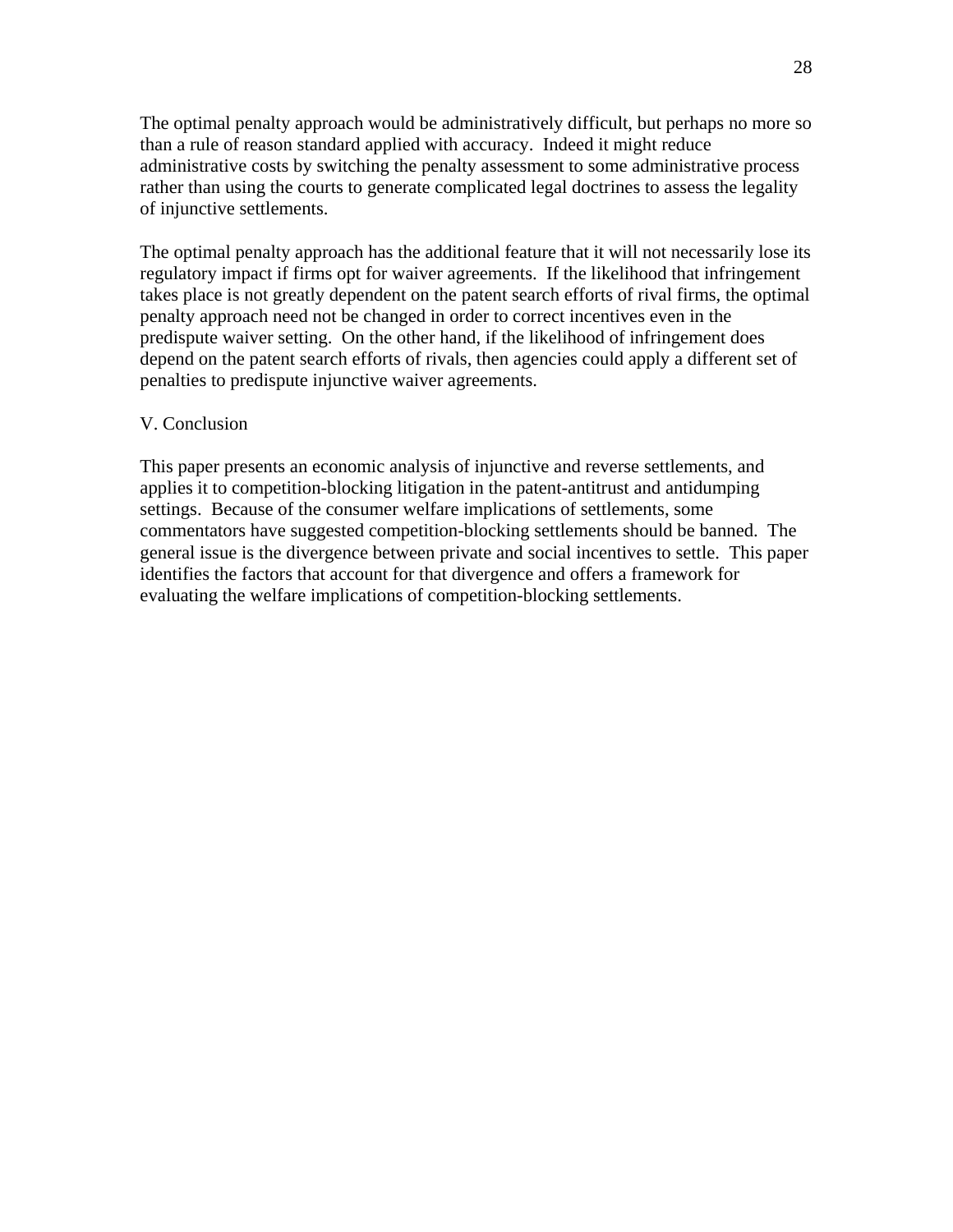References

John R. Allison & Mark A. Lemley, Empirical Evidence on the Validity of Litigated Patents, 26 AIPLA Q. J. 185 (1998).

Roger D. Blair & Thomas F. Cotter, Are Settlements of Patent Disputes Illegal Per Se? 47 Antitrust Bulletin 491 (2002).

Joseph F. Brodley & Maureen O'Rourke, Preliminary Views: Patent Settlement Agreements, 16 Antitrust 53 (2002).

Terry Calvani & Randolph W. Tritell, Invocation of United States Import Relief Laws as an Antitrust Violation, 31 Antitrust Bulletin, 527 (1986).

Sungjoon Cho, Anticompetitive Trade Remedies, 87 N. C. L. REV. 357(2009).

Thomas F. Cotter, Antitrust Implications of Patent Settlements Involving Reverse Payments: Defending a Rebuttable Presumption of Illegality in Light of Some Recent Scholarship, 71 Antitrust L. J. 1069 (2004).

Daniel A. Crane, Exit Payments in Settlement of Patent Infringement Lawsuits: Antitrust Rules and Economic Applications, 54 Fla. L. Rev. 747 (2002).

Andrew F. Daughety & Jennifer Reinganum, Hush Money, 30 RAND J. Econ. 661 (1999).

Owen M. Fiss. Against Settlement, 93 The Yale Law Journal, 1073-1090 (1984).

C. Scott Hemphill, Paying for Delay: Pharmaceutical Patent Settlement as a Regulatory Design Problem, 81 New York University Law Review 1553 (2006).

Richard S. Higgins, A Short-run Welfare Analysis of FTC Antitrust Oversight of Patent Litigation Settlements under the Hatch-Waxman Act, Antitrust Bulletin, 661-77, Winter 2002.

Herbert Hovenkamp, Sensible Antitrust Rules for Pharmaceutical Competition, 39 U. San Francisco L. Rev. 11 (2004).

Herbert Hovenkamp, Mark Janis & Mark A. Lemley, Anticompetitive Settlement of Intellectual Property Disputes, 87 Minn. L. Rev. 1719 (2003).

Keith N. Hylton, Agreements to Waive or to Arbitrate Legal Claims: An Economic Analysis, Supreme Court Economic Review, Vol. 8, 209-263. 2000.

Keith N. Hylton, Information, Litigation, and Common Law Evolution, 8 American Law and Economics Review, 33-61 (2006).